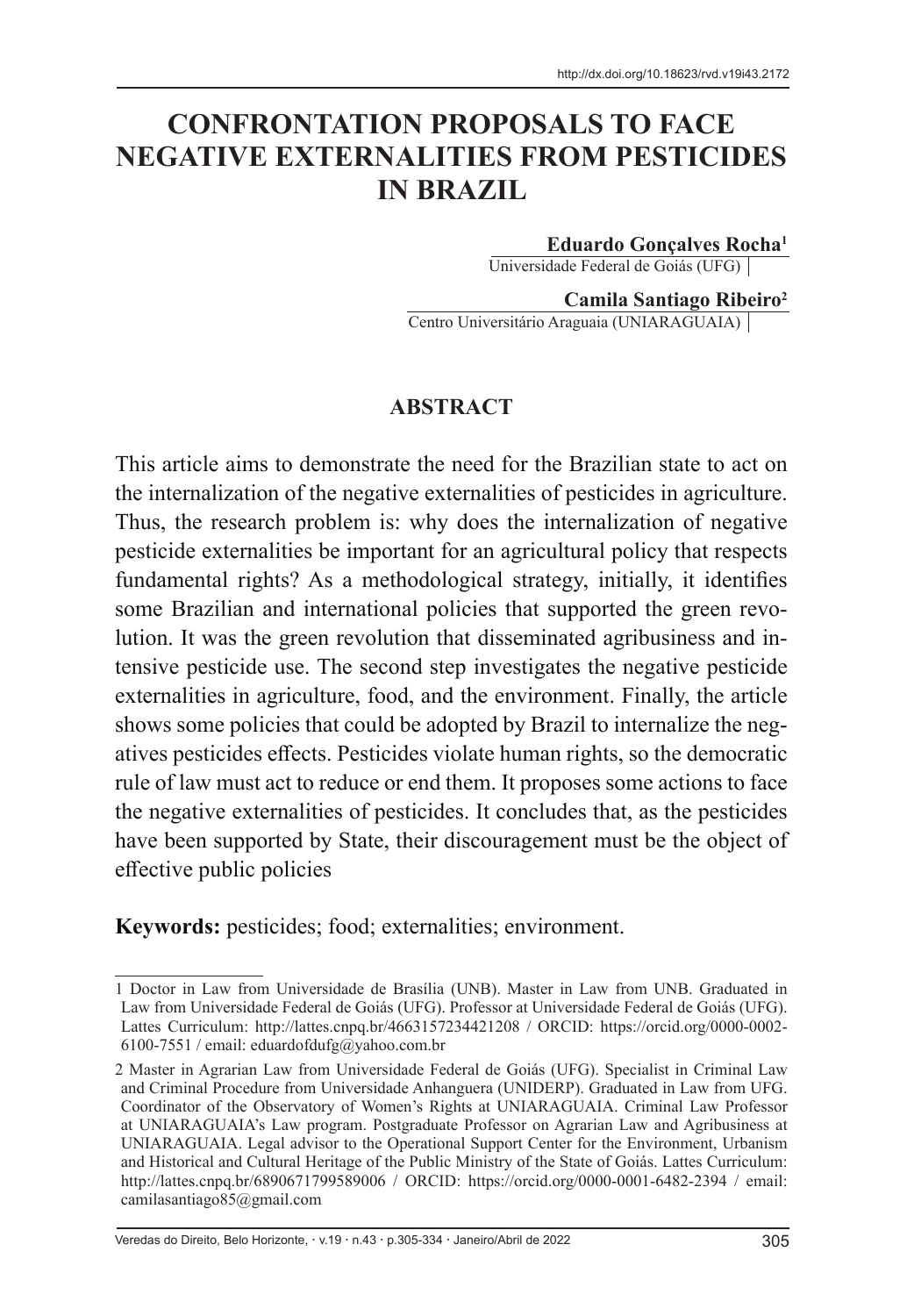# *PROPOSTAS DE ENFRENTAMENTO ÀS EXTERNALIDADES NEGATIVAS DECORRENTES DO USO DE AGROTÓXICOS NO BRASIL*

#### *RESUMO*

*O objetivo deste artigo é demonstrar a necessidade de uma atuação efetiva do Estado brasileiro na internalização das externalidades negativas decorrentes do uso de agrotóxicos na agricultura. Assim, o problema da pesquisa é: por que são importantes medidas de internalização das externalidades negativas decorrentes do uso de agrotóxicos para o desenvolvimento de uma política agrícola que respeite direitos fundamentais? Como estratégia metodológica, inicialmente serão identificadas as medidas adotadas pelo governo brasileiro e organismos internacionais que difundiram a revolução verde e o avanço do agronegócio no país, valendo-se da modernização agrícola e do uso intensivo de agrotóxicos. Após, serão investigadas as externalidades negativas decorrentes do emprego de agrotóxicos na agricultura, bem como a necessidade de se promover a internalização desses efeitos negativos, desonerando a população desse custo e convergindo ações para impedir a violação dos direitos humanos. Como resultado, propõe-se medidas para a internalização das externalidades negativas geradas pelos agrotóxicos. Concluiu-se que, assim como a expansão do agrotóxico foi amplamente fomentado pelo Estado, seu desestímulo deve ser objeto de políticas públicas efetivas.*

*Palavras-chave: agrotóxicos; alimentação; externalidades; meio ambiente.*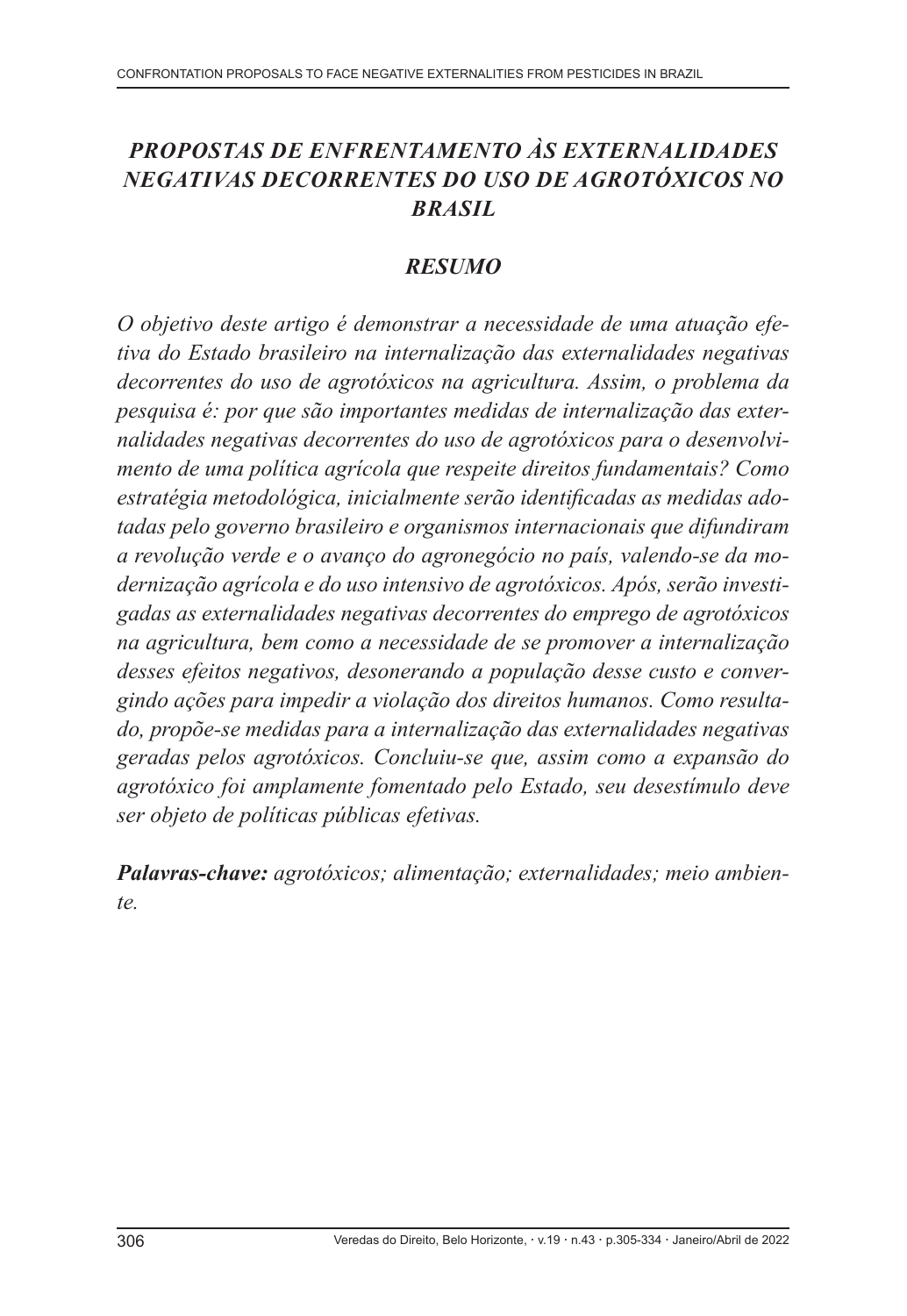#### **INTRODUCTION**

This article relies on the idea that the advance of agribusiness in Brazil took place in association with the adoption of practices widespread by the green revolution, through the Brazilian government's commitment to strengthen agriculture based on a productive system supported by the intensive use of modern techniques of cultivation and application of chemical inputs, aimed at increasing modernization and productivity in the field while disregarding the negative effects such production model relegates to society.

The use of pesticides in the countryside, facilitated by the advance of agribusiness, has caused damage and imposed burdens on the whole society. It is precisely to this process of onlending the costs generated by a given activity to a third party not involved in the production process that economic studies call a negative externality.

The agribusiness production process presupposes economic and social exploitation that unequally distributes profits and waste. The profits from the agricultural production are converted into the form of benefits for the central countries, while their waste, the negative externalities, manifests as losses for the Brazilian population.

Given this setting of violations, there is the need to incorporate environmental and social externalities into production costs to create the circumstances so that polluting is no longer more advantageous for the producer than the adoption of the necessary prevention measures.

With that in mind, we seek here to understand how determinant the government's incentive was for the advancement of agribusiness in Brazil, from the adoption of the green revolution model, and how the increase in the use of pesticides in the countryside as a result of this process has led to damage to the environment and the food to which people have access while bearing the costs of this means of production. Thus, the issue that arises is why are measures to internalize negative externalities resulting from the use of pesticides important for the development of an agricultural policy that respects fundamental rights?

This work generally aims at showcasing the need for effective action by the Brazilian State in the internalization of negative externalities resulting from the use of pesticides in agriculture. Specific objectives can be outlined as follows: presenting the role of the Brazilian State in the development of an agricultural policy led by the use of pesticides; identifying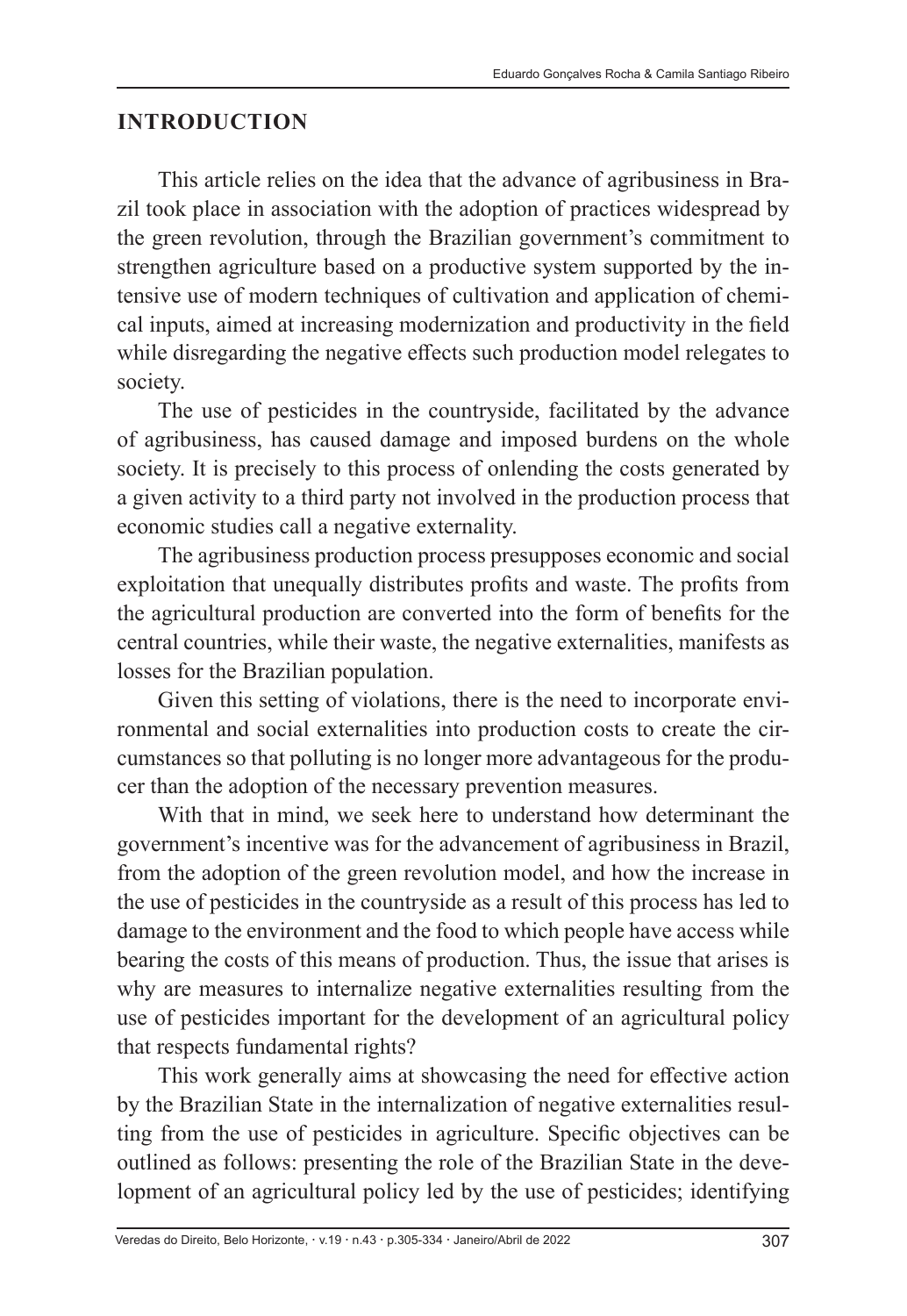the negative externalities generated by the use of pesticides in agriculture; demonstrating the violations of human rights to an ecologically balanced environment and adequate nutrition promoted by the conventional agricultural model; presenting mechanisms for the internalization of negative externalities resulting from the use of pesticides in agriculture, and proposing measures whose implementation by the public authorities is essential in this context.

Methodologically, there is the pinpointing of the measures adopted by the Brazilian government and international organizations that served to spread the green revolution and encourage the advancement of agribusiness in the country using the modernization of cultivation techniques and the intensive use of pesticides. This first part should allow for the argument that the intensive use of pesticides is not a natural need in agriculture, but the result of an agricultural policy promoted by the Brazilian State, which has compromised fundamental rights. Then, the negative externalities resulting from the use of pesticides in agriculture will be investigated, as well as the imperative to promote the internalization of those negative effects. Measures to internalize the externalities generated by pesticides are proposed, aiming at an agroecological transition.

As a result of the research, measures are proposed to affect the internalization of negative externalities resulting from the use of pesticides, such as the review of the current tax exemption policy for pesticides and the rural credit and insurance policy; monitoring and production of information on the damage caused by pesticides; more effective action by the bodies of Justice and the Judiciary; greater rigor and restriction of pesticides in circulation in Brazil.

In conclusion, there is the argument that, just as the massive use of pesticides reflects an agrarian policy that has compromised fundamental rights, the transition to an agroecological paradigm must also have effective legal mechanisms for the internalization of negative externalities.

## **1 GREEN REVOLUTION AND POLICIES TO SUPPORT PESTICIDES**

Since the mid-twentieth century, the agricultural development in Brazil has been guided, with the encouragement of the State, by the chemification and mechanization of crops, with agricultural production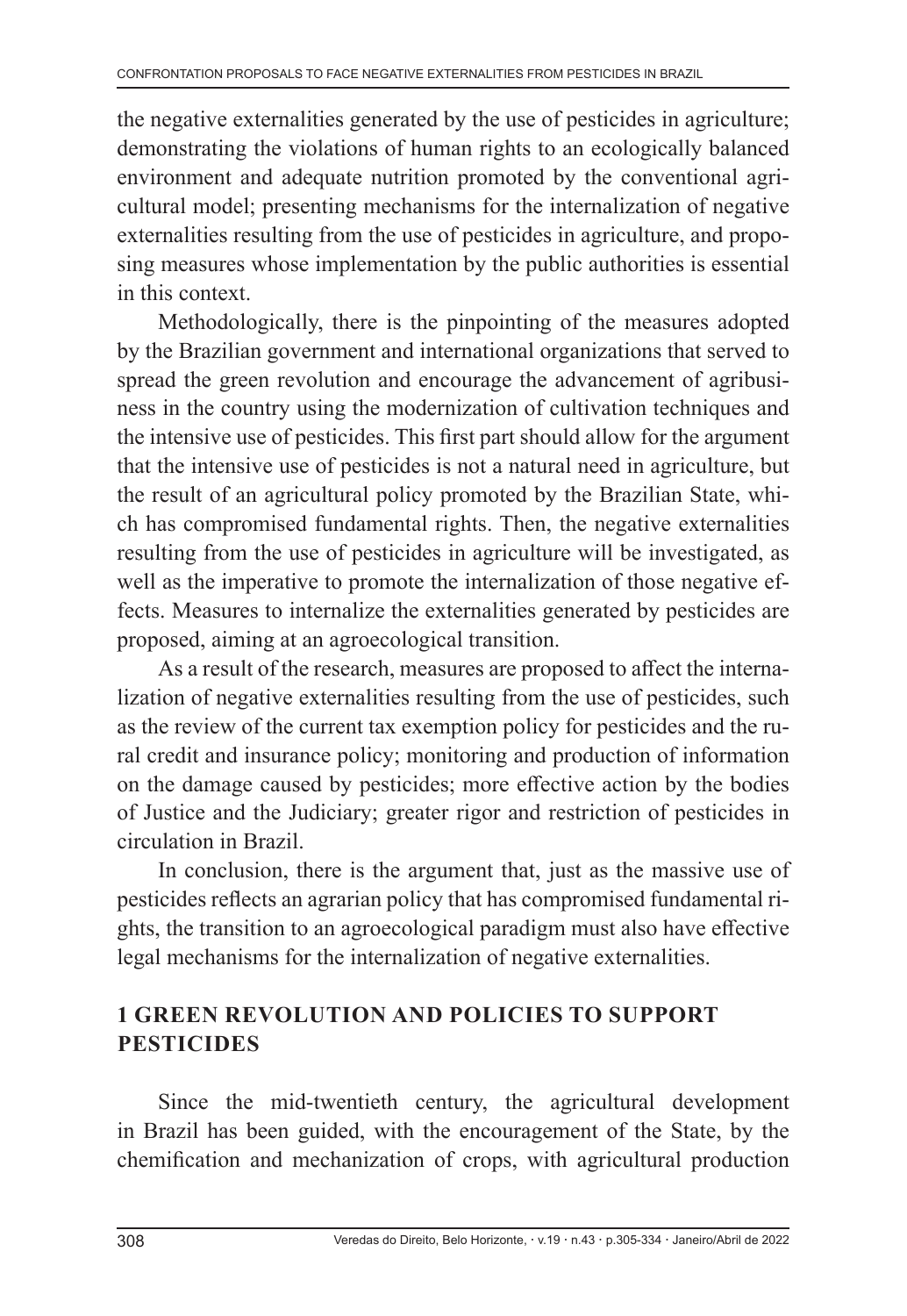becoming increasingly dependent on the agrochemical industry (PORTO-GONÇALVES, 2017). It can be argued that the market has been imposing its logic of maximizing profit on agriculture by increasing productivity, which is also formalized by the agricultural policy implemented by Brazilian governments and led by the green revolution.

The policies and measures adopted by Brazilian governments are part of a larger context of the transformation of agricultural production, not only in Brazil but throughout the world, which took place during the green revolution. According to Shiva (2015, p. 17), this "was the name given to the scientifically based transformation in Third World agriculture".

The green revolution relied on the neo-Malthusian idea that mankind was unable to produce the food needed for the present and future population and, therefore, a change in the agricultural model should take place to allow the intensification of production (SHIVA, 2015).

Despite justifying itself in the need to solve the issue of hunger in the world, the green revolution ignored the debate on the real reasons for hunger and attributed a strictly technical character. The problem of hunger around the world would be solved with the employing of modern systems in agriculture and, thus, the belief was reinforced that there is a technical solution for everything, as long as it follows the hegemonic framework standardized by dominant countries (PORTO-GONÇALVES, 2017).

The agroindustrial model conceived by the green revolution was planned to also incorporate the solution for another issue, that is, the massive stock of nitrogen leftover accumulated across North America as a remnant of the bombs manufactured during World War II. The use of nitrogen as an inorganic fertilizer made allowed for the replacement of the crop rotation technique for nitrogen fixation in the soil and was the starting point for the dissemination of large monoculture crops. This inorganic fertilizer remnant was distributed across the third world, aimed toward a new form of agriculture (McMICHAEL, 2016).

The poisons that have been applied in pests control in crops are also surpluses from the war industry, initially created as chemical weapons. European and North American industries have improved the applicability of these chemical weapons in agriculture while commercially developing them as pesticides and dumping their toxic residues in several countries through the green revolution (BULL; HATHAWAY, 1986).

Another process that marked the green revolution was the development of high-yield plant varieties through the genetic improvement of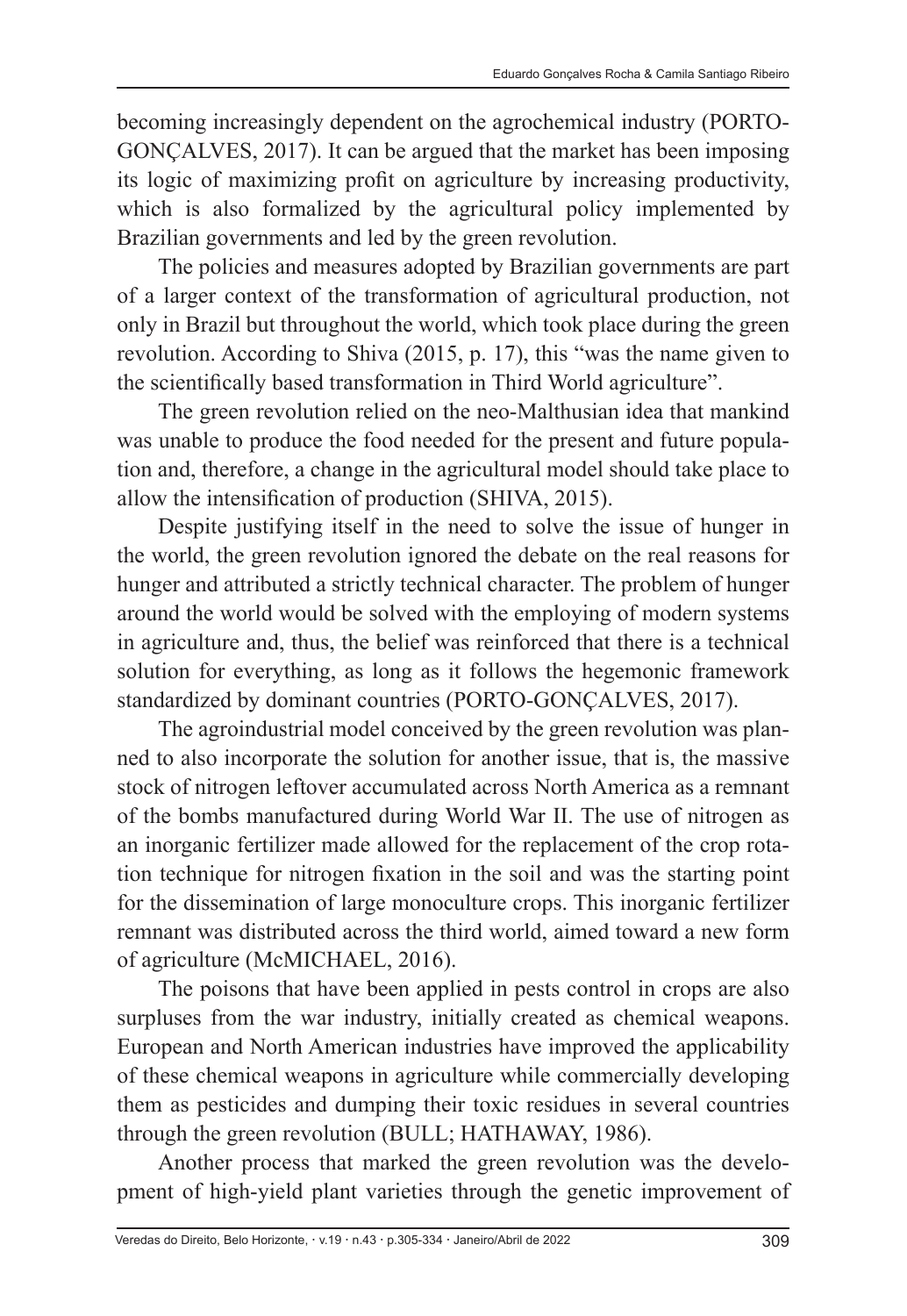seeds. However, this high yield depends on the association of cultivation and the mechanization of production, and the use of chemical inputs, which resulted in chemically dependent crops and an increase in the volume of pesticides sprayed in countries that adopted this production model (SHI-VA, 2015; CARNEIRO *et al.*, 2015).

To disseminate this new means of agricultural production, it was then necessary to steer the agricultural policies of the dominated countries to favor the adoption of the practices idealized by the green revolution. Some international organizations played a key role to this end.

#### **1.1 International organizations in the context of the green revolution**

The agricultural transformation process promoted by the green revolution was fostered by international organizations such as the Food and Agriculture Organization of the United Nations (FAO), the International Monetary Fund (IMF), and the World Bank (WB), with intensive use of pesticides, chemical fertilizers, and manipulated seeds as a premise for its development (LONDON, 2011).

In the late 1960s, the World Bank intensified its activities focused on agriculture and rural development. Through articulation with the Ford and Rockefeller North American foundations, it acted in the creation of an international network of agricultural research centers, to promote the green revolution in third world countries. It was from this initiative that, in 1971, the *Consultative Group on International Agricultural Research* was created, enabling the activities of the World Bank to finance the improvement of technologies aimed at the green revolution, as well as contributing with financial resources for the development of the proposed agricultural model in third world countries (PEREIRA, 2016).

One of the ways the World Bank intervened in Brazil was through a project approved in 1973, which provided a loan of US\$ 54 million to finance the modernization and expansion of agroindustries in the center- -south region of Brazil, following the paradigms of the green revolution. A second project, approved in 1976, earmarked another US\$ 84 million for the expansion of agribusiness, including targeting technical assistance. In 1983, an additional US\$ 400 million were made available to continue the promotion of the green revolution within the country (WORLD BANK, 1973; 1976; 1983).

It was also the work of the World Bank that enabled the incorporation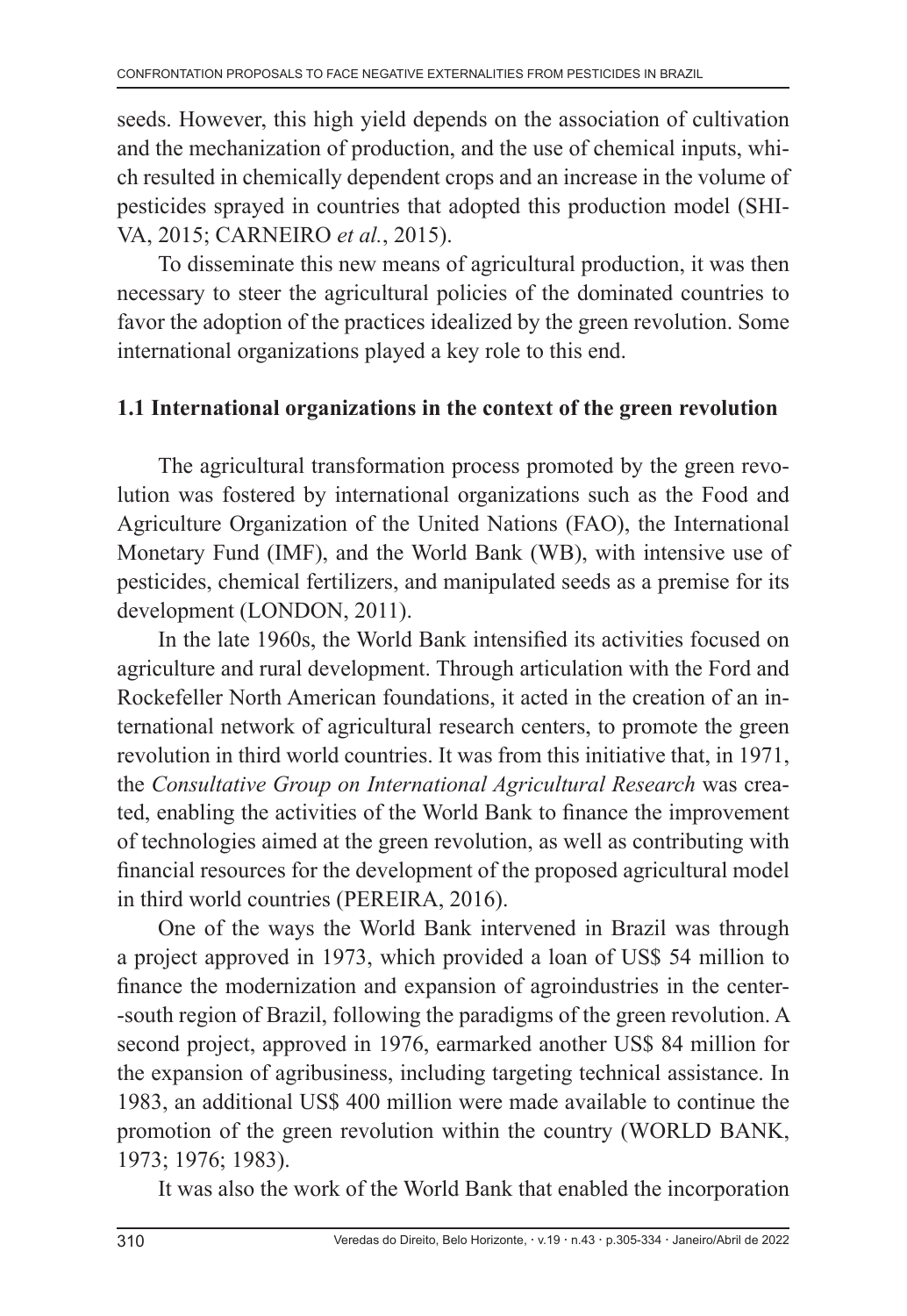of small farmers into the production of *commodities*<sup>3</sup> and their integration into the agroindustrial means of production. Developed in the 1970s, the World Bank Project to Combat Rural Poverty "advocated help to 700 million small landowners (but not the landless) with credit – it integrated small landowners to the green revolution technologies increasingly applied in the development of new agroexports" (McMICHAEL, 2016, p. 105).

Initially encouraged by international institutions, and soon supported by national credit instruments, the advance of agribusiness in Brazil fostered an agricultural production dependent on modified seeds, chemical inputs, and the foreign market itself, as it grows *commodities*, not food.

It can thus be seen that the green revolution, supported by strong national and international credit lines, favored the advance of agribusiness: a model of intensive agricultural production, cultivating monocultures (currently transgenic) destined for export, with highly mechanized crops supported by the application of modern chemical inputs (pesticides and fertilizers). Therefore, the green revolution promoted the integration of third-world producing regions into capital routes through the expansion of agribusiness with the support of international organizations and the encouragement of local governments (McMICHAEL, 2016).

#### **1.2 National incentive for the use of pesticides**

Above all, the green revolution was a political choice and, despite not being the only option available for progress in the countryside, it converged the interests of landowner capitalists and the great world powers while greatly facilitating its advance in several countries, overlapping other possible ways.

In Brazil, the military regime fostered the legal and political conditions that ensured the advance of the green revolution in the country, inserted in government programs as measures to modernize agricultural production, from the maintenance of monocultures, introduction of the use of agricultural machinery and encouragement to the use of chemical inputs in crops.

Government programs provided farmers with the technological packages that outlined this new model of agricultural production. To receive state aid and incentives, the farmer should fit into the official program, which required the use of pesticides, fertilizers, and certified seeds, known 3 Standardized and storable primary products, with markets organized worldwide (DELGADO, 2012).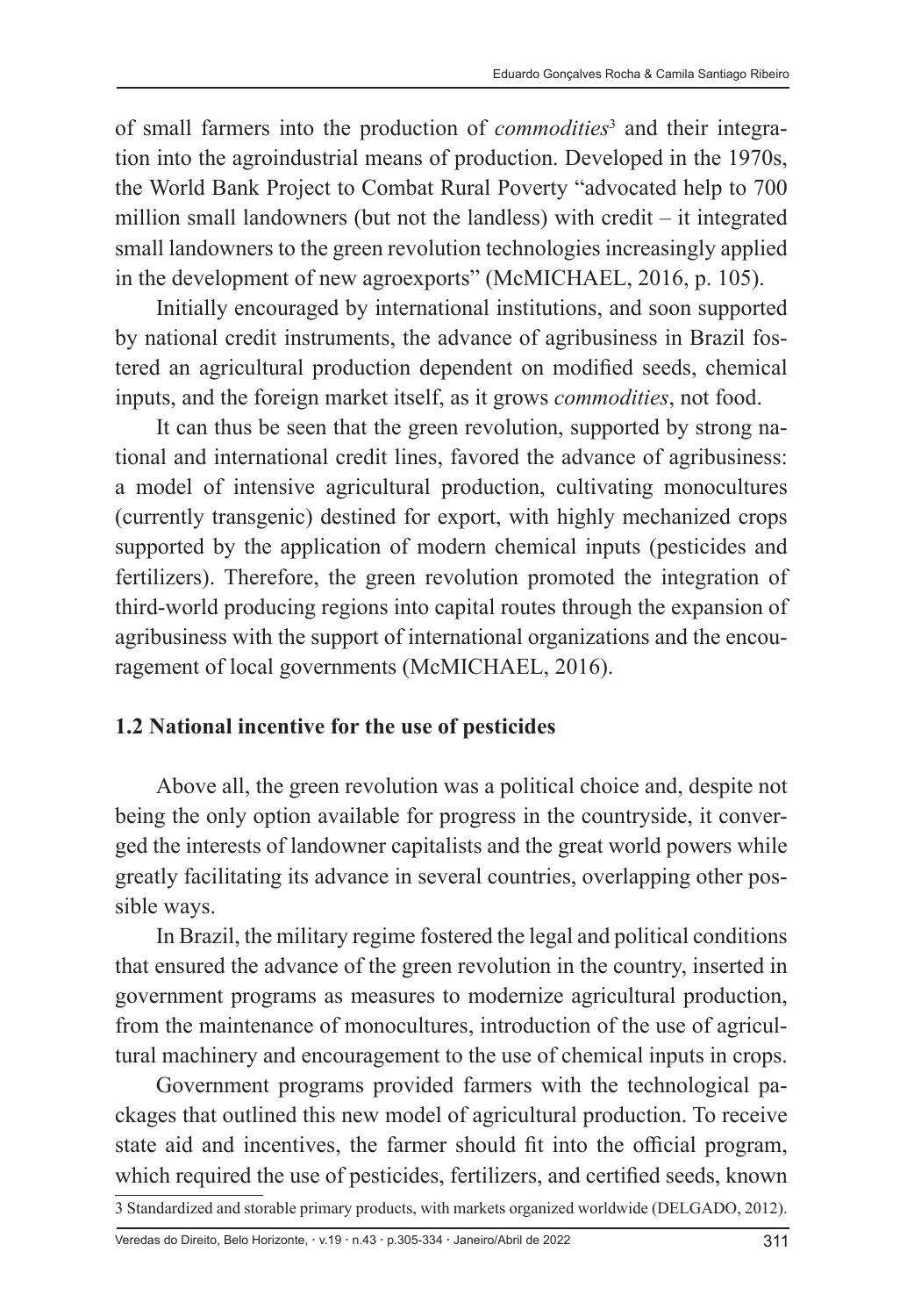#### as modern inputs (MACHADO; MACHADO FILHO, 2014).

Bull and Hathaway (1986) reinforce that the application of chemical inputs by farmers was not only included among the production costs financed by rural credit but a condition for their concession. The authors point out that, in the 1970s, the total amount granted through the National Rural Credit System (SNCR) for the purchase of pesticides was enough to cover almost all sales of such inputs in the country, financing 85% of the market in 1973.

In this context, the Agricultural Credit Guarantee Program (Programa de Garantia da Atividade Agropecuária, or PROAGRO) and the granting of rural credit by financial institutions, in compliance with Circular No. 241/1974 of the Central Bank of Brazil, established that the borrower (the rural producer to whom credits are granted) should fulfill an obligation to use modern inputs to receive financial benefits (BCB, 1974).

And, even today, the enforcement of PROAGRO imposes a similar obligation on the beneficiary, as highlighted through Resolution No. 4,418/2015 of the Central Bank of Brazil, clarifying that the bases of agricultural policy developed during the military period still guide agricultural development in the country (BCB, 2015).

Since then, the assistance offered by the Brazilian government in the form of technological packages has been imposed on farmers. The governments of the military regime turned their planning to the agricultural sector, promoting the development of agribusiness in the country guided by the precepts of the green revolution while incorporating large and small producers. From then on, the intensive use of pesticides became the basis for sustaining this new model of agricultural production.

Post-military dictatorship governments in Brazil perpetuated this policy of encouraging the use of pesticides. Signed between the Minister of State for Finance and the Secretaries of Finance, Finance or Taxation of the Brazilian States and the Federal District, ICMS Agreement No. 100/1997 reduced by 60% the basis for calculating the Tax on Circulation of Goods and Services (Imposto sobre Circulação de Mercadorias e Serviços, or ICMS) on interstate departures of agricultural inputs, including the most diverse range of biocides and pesticides. Since then, this agreement has been renewed, with the benefit initially extended until December 31, 2025 (CONFAZ, 1997).

Decree No. 5,195/2004, in turn, reduced to zero any contribution rates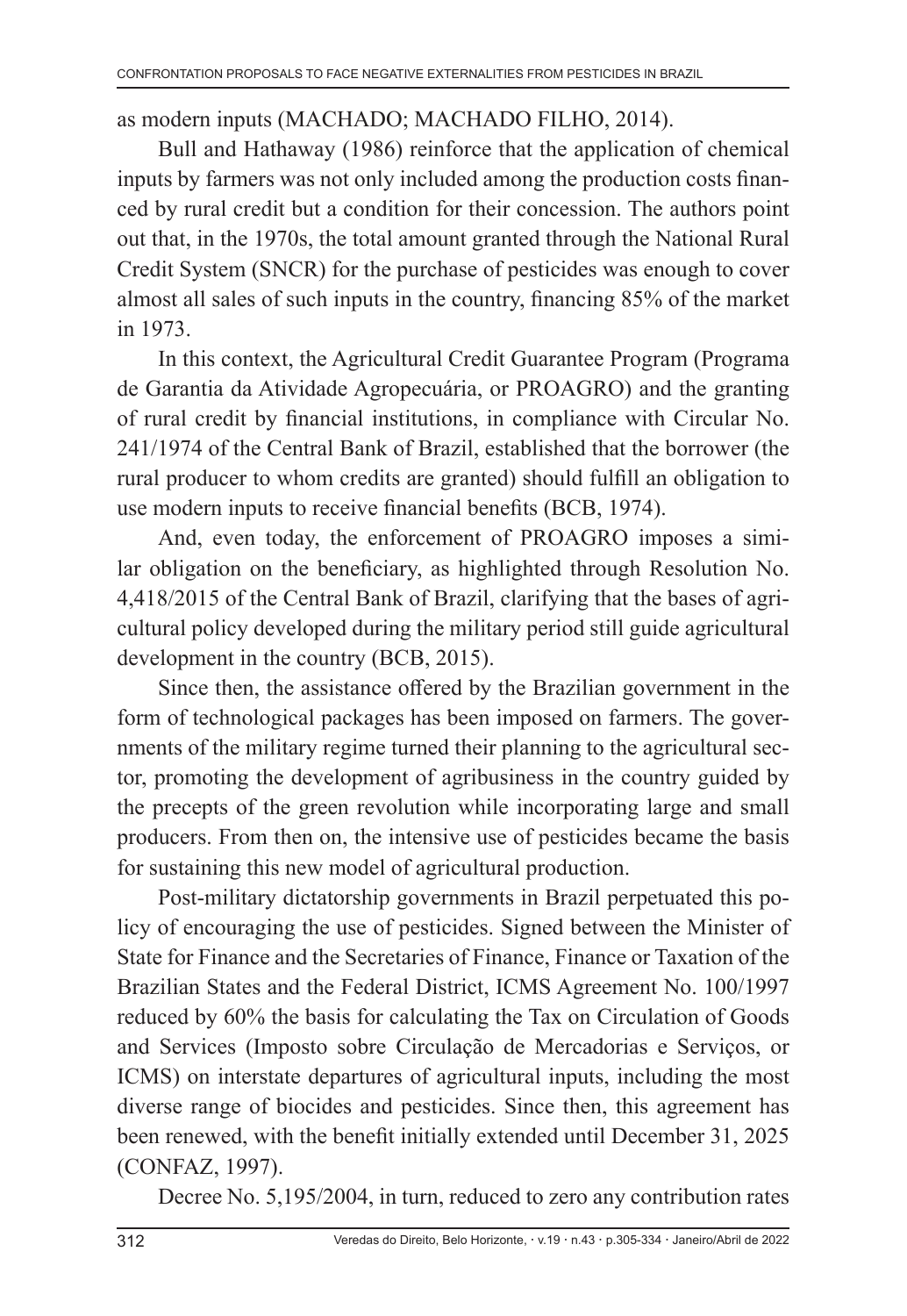towards PIS/PASEP<sup>4</sup> and COFINS<sup>5</sup> levied on imports and gross revenue from the sale of manure, fertilizers, and pesticides within the domestic market. Revoked by Decree No. 5,630/2005, tax exemptions were maintained by the new standard (BRASIL, 2004, 2005). Once again, the commercialization and consequent use of chemical inputs were favored by the State.

Also, Decree No. 6,006/2006 exempted several pesticides from the incidence of tax on industrialized products (IPI). Repealed by Decree No. 7.660/2011, and later replaced by Decree No. 8,950/2016, the pesticides' benefit of exemption from IPI was maintained and currently remains in force, reducing the cost of the inputs and making their use more advantageous (BRASIL, 2006; 2011; 2016).

Many rules facilitating the use of pesticides in agriculture reinforce the understanding of Porto-Gonçalves (2017), for whom the dependence of the rural producer on the technical-scientific agricultural component (machines, seeds, and pesticides) confers increasing power to high-tech industries. Thus, these industries go on to command not only the rules of the market but the internal norms that regulate the agriculture of the dominated countries.

It is clear, therefore, that the green revolution spearheaded the development of agriculture in Brazil and directed the action of the State toward the advancement of agribusiness. Since the military regime, governments have been striving to facilitate and promote the development of this agricultural model that, supported by the massive use of chemical inputs, has turned Brazil into the world's largest consumer of pesticides since 2008 (CARNEIRO *et al.*, 2015).

In this sense, we should make the point that there is a close link between development policies and the guarantee of human rights in society (FLORES, 2009). When the government directs its action in the sense of exclusively favoring economic development, as in the case of Brazilian agriculture, society is faced with the unfair and unequal way in which economic activities are organized, reflecting the inhuman consequences of the

<sup>4</sup> The Social Integration Program (Programa de Integração Social, or PIS) and the Public Servant Asset Development Program (Programa de Formação do Patrimônio do Servidor Público, PASEP) were created, respectively, by Complementary Laws No. 7/1970 and No. 8/1970, later covered in art. 239 of the Federal Constitution of 1988, and are intended to finance the unemployment insurance program and the allowance due to public and private employees.

<sup>5</sup> The Social Security Financing Contribution (Contribuição para Financiamento da Seguridade Social, or COFINS) was created by Complementary Law No. 70/1991 to fund social security, as provided for in art. 195, I of the Federal Constitution of 1988.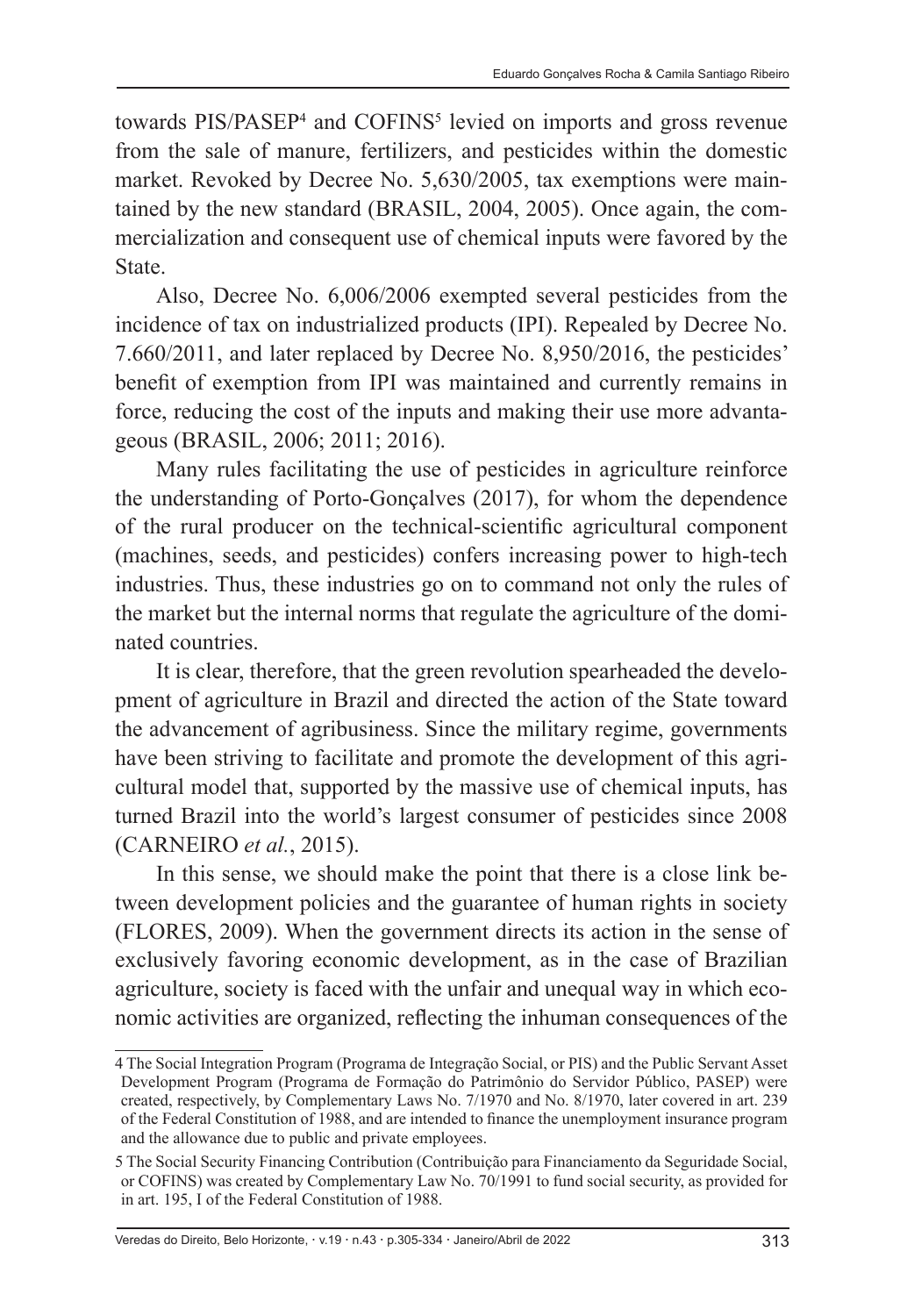predominance of economic interests within the social structure framework. (FLORES, 2009).

Supported by the unrestricted use of natural resources, based on the massive use of pesticides, agribusiness in Brazil leads to social and environmental damages borne by society, proving itself an economic activity yielding high profits while ignoring its negative externalities.

### **2. NEGATIVE EXTERNALITIES IN AGRICULTURE: THE USE OF PESTICIDES AND THE OFFENSE TO HUMAN RIGHTS**

Hegemonic in Brazil and the world, the agricultural production model known as agribusiness has its development and expansion made possible through the destruction of sociobiodiversity and the damage it causes has been supported by the whole society over the years. Loss of biodiversity; genetic erosion; destruction of the environment with deforestation and extensive use of natural resources; contamination of soil and water; rural exodus; exploitation in social work relationships; problems in the organization of production systems; elimination of rural people's culture and associated agricultural practices; threat to food security, sovereignty, and human rights are some of the effects of the expansion of agribusiness that result in negative consequences for the entire population (CARNEIRO *et al.*, 2015; SHIVA, 2015).

Economic studies attribute the name of negative externality to the phenomenon of passing on the costs generated by a certain activity to a third party not involved in the process<sup>6</sup> (MAY, 2010). In the context of agribusiness, negative externalities emerge with the massive use of pesticides, which generates negative effects borne by Brazilian society, and not by rural producers or chemical inputs companies.

The use of the term "externality" is credited to economist Arthur Cecil Pigou, who conceived the concept to designate an action that, unintentionally, has an effect (either positive or negative) on a third party that does not contribute to the practice of the action. According to its definition, externality appears whenever the production of an establishment, company or even individual affects the production process of another establishment or other people's lives (MOURA, 2011).

<sup>6</sup> There are also positive externalities, which are positive external effects that a production system transfers to third parties that are not part of it. An example would be an apiary near an orchard, which benefits the owner of the orchard with improved production due to the pollination activity of neighboring bees (NUSDEO, 2015).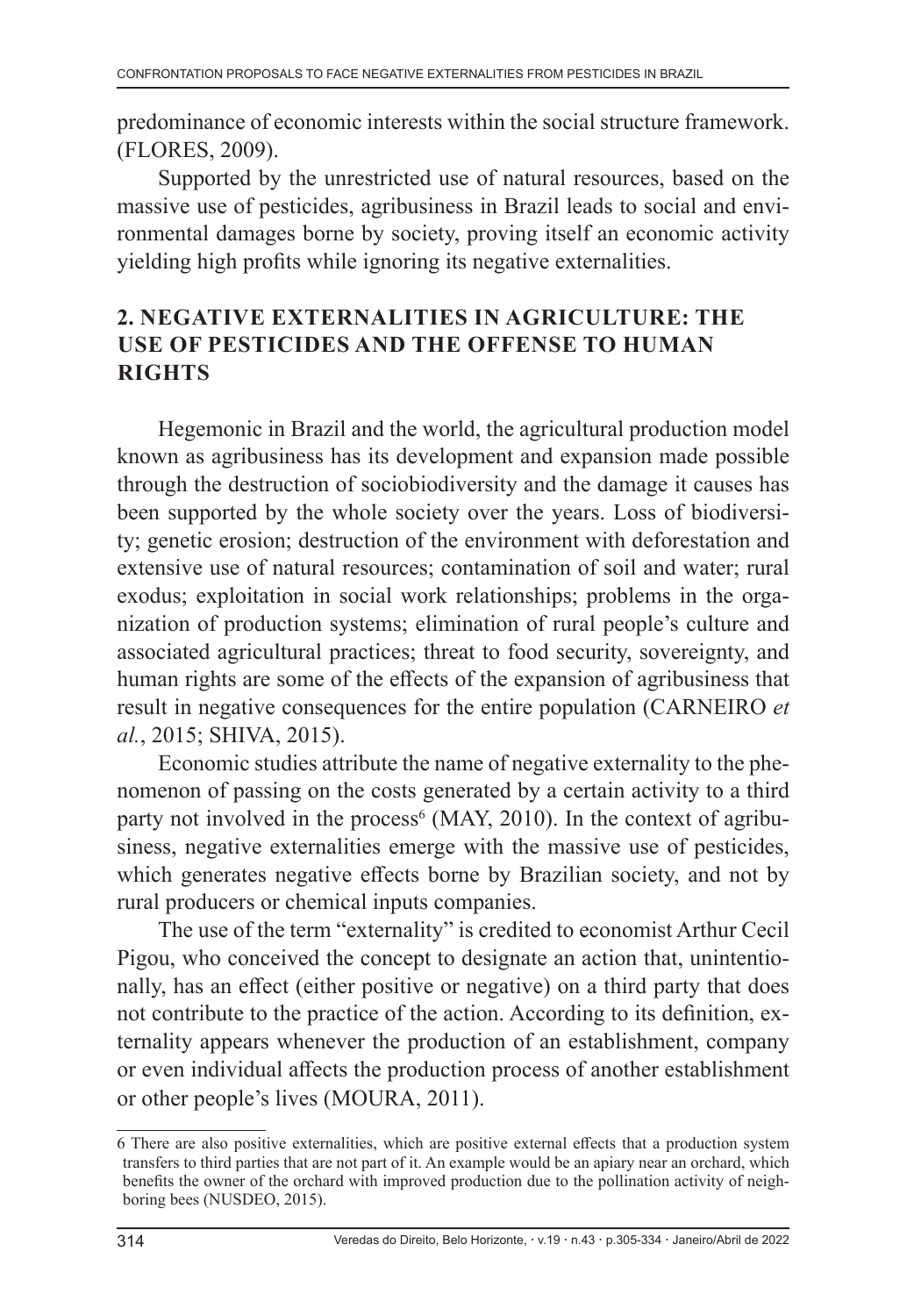In the field of economic analysis, negative externalities are identified as market failures, imperfections, and inoperability that arise when the market is incapable of dealing with the complexity of real economic life (NUSDEO, 2015). As explained by Derani (2006), they are external diseconomies no longer accounted for by the entrepreneur and, thus, end up perceived by others as discharges of the production process.

In this sense, Silva (2015) points out that negative externalities arise when companies fail to account for part of their costs, externalizing them, making third parties responsible for such negative consequences. The author reinforces that this externalization of costs happens "often, although not always, with full legal support" (p. 286).

The free market economy favors the performance of economic agents in the sense of externalizing their costs in search of increasing profit. Thus, they profit from the transfer of damages and the negative results, excluded from the economic calculation, are absorbed by society in time and space.

According to Nusdeo (2015), negative externalities do not characterize an illicit act practiced by costs generators. In fact, "the external effect is verified when the legal framework is unable to identify and allocate such costs properly" (p. 126) and these end up falling upon third parties that are not part of the marketing operations, resulting in the label 'social costs'.

To Flores (2009), once market forces internalize that everything is appropriable and can be subjected to the rule of greatest benefit at the least cost, the process of capital accumulation will always be above people's needs and rights. In the context of neoliberal globalization, the influence and power of the market control the application and enunciation of human rights, now deemed social costs, externalities that business activity must nullify in the name of competitiveness. Its effectiveness is not perceived as a duty for the benefit of society, but as a high economic cost that must be cut off to increase the efficiency of accumulation processes.

Agricultural production, which is an economic activity, follows this process and ends up externalizing the environmental, health, and social costs generated by the indiscriminate use of pesticides, absorbed by the public health and social security system and, ultimately, by society itself, in a typical case of a negative externality that violates human rights (CAR-NEIRO *et al.*, 2015).

As it spread the homogenization of agricultural practices, the green revolution did not rationalize that its technological package ends up inflicting a high cost on the whole of society. Contamination of workers and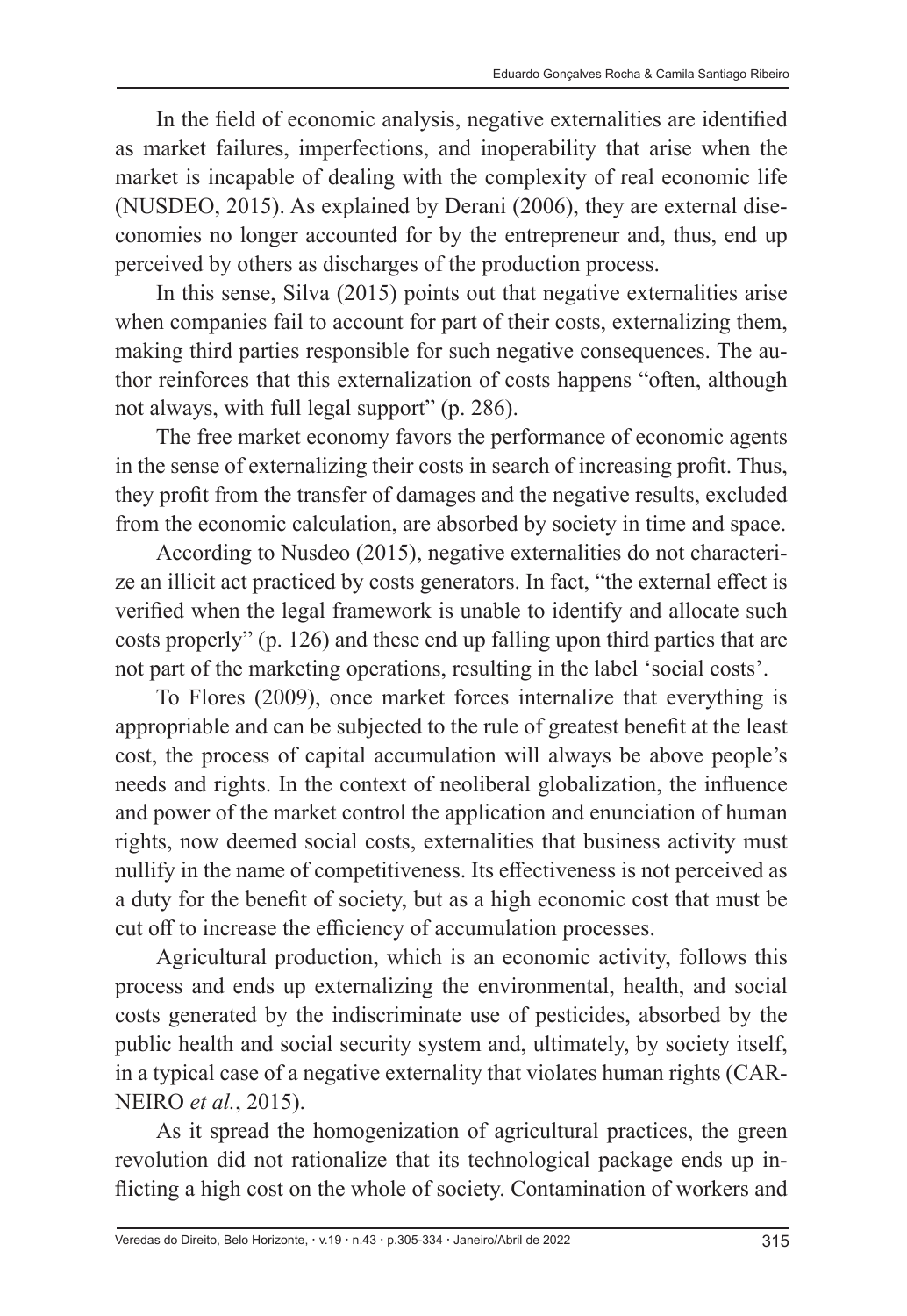consumers (by residues in food); contamination of water resources, flora, and fauna; and the consequent impoverishment of biological diversity are some of the damages caused to the environment and health of the population by the use of pesticides. This entire cycle of poisoning is not taken into account in the agricultural production process (CARNEIRO *et al.*, 2015).

It is worth noting that developmental policies for agriculture implemented in Brazil have favored economic development to the detriment of socio-environmental development. By privileging financial interests, the government compromises the country's right to development, as it only takes place with respect for human rights (FLORES, 2009).

When the understanding of development is restricted to the increase in GDP and wealth, it is made clear that this is a limited understanding, since economic growth alone is not enough to end inequalities. Furthermore, a project of growth through disrespect for human rights cannot be conceptually or politically called development (SANTOS, 2011).

With this, we can see how the advancement of agribusiness in Brazil sought only economic development. The negative externalities generated by this model of agricultural production are negative effects supported by society and that violate human rights to an ecologically balanced environment and adequate nutrition.

### **2.1 The human right to adequate nutrition**

The human right to food was initially formulated as the daily access to food and capable of warding off hunger. However, given the changes that capital brought into agriculture with the transformation of food into a simple commodity, the standardization of food production and consumption, as well as the negative consequences for the environment, the claim for the right to food gained new outlines and began to incorporate the need for quality food; no chemical or biological contamination; according to the customs of each people; with nutritional variety; capable of promoting the health of the population (VALENTE, 2002).

Since the green revolution and the expansion of agribusiness, while grain production has increased three times, the use of chemical inputs has increased 14 times (PORTO-GONÇALVES, 2017). It is clear, therefore, how the increase in production is sustained by the chemification of agriculture, responsible for the poisoning of nature and human beings.

Since 2008, Brazil has been the international leader in the consumption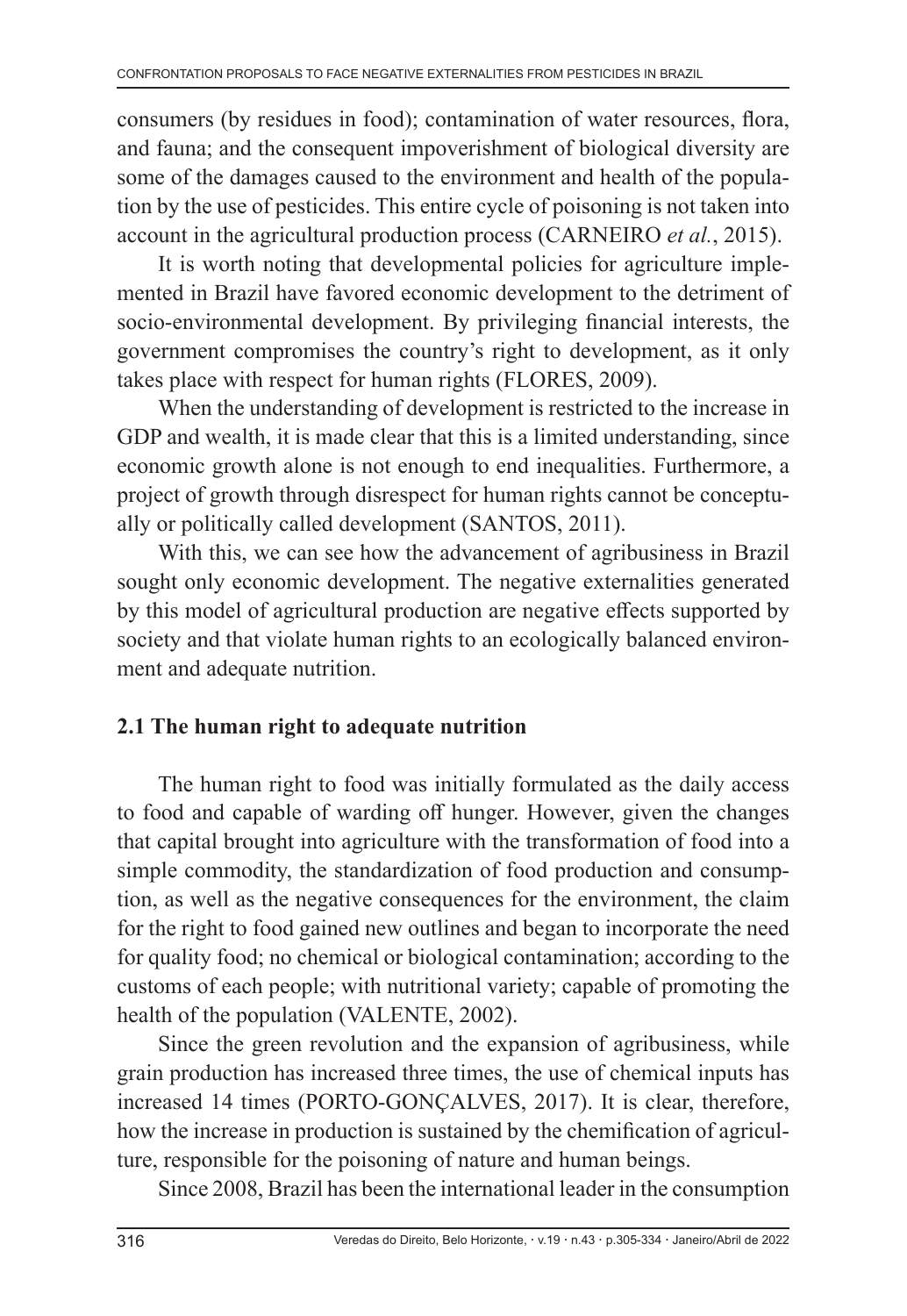of pesticides. While the world pesticide market has grown by 93% in the last ten years, the Brazilian market has grown by 190%. Data from the 2011 harvest show that 853 million liters of pesticides were sprayed on 71 million hectares of crops planted in the country, representing an average exposure of 4.5 liters of pesticides per inhabitant (CARNEIRO *et al.*, 2015).

Through the 2017 Report of the Special Rapporteur on the right to food, the UN exposed the main issues related to the use of pesticides, demonstrating how their use represents a threat to human rights. A worrying fact presented in the report concerns the number of deaths from contamination due to direct contact with pesticides: 200,000 deaths per year, of which 99% occur in developing countries, where regulations on the subject are weaker and less enforced (ELVER, 2017).

Contamination of food with pesticide residues is also a worrying factor concerning the health of the population. The Program for the Analysis of Pesticides Residues in Food (Programa de Análise de Resíduos de Agrotóxicos, or PARA), of the National Health Surveillance Agency (Agência Nacional de Vigilância Sanitária, or ANVISA), analyzed samples of food consumed daily by Brazilians in the 26 states of the country and the Federal District, finding that 51% of the samples contained residues of pesticides (ANVISA, 2018).

In 23% of the foods analyzed by PARA it was possible to identify the presence of residues of products not authorized for the crops and/or above the Maximum Residue Limit (MRL), that is, in an amount above the allowed, according to the nomenclature used by ANVISA. Also, residues were found within the MRL in 28% of the samples, which still represents a risk to the health of the population, as the long-term effects of pesticide ingestion are not known (ANVISA, 2018).

It is worth remembering that there are two types of contamination by pesticides: acute, which affects those who have direct contact with the substance, and whose effects manifest in 24 hours, causing nausea, vomiting, convulsions and can lead to death; and chronic, which results from continuous exposure to small doses of the substance and affects those who ingest it in contaminated food (CARNEIRO *et al.*, 2015).

The effects of chronic contamination can appear weeks, months, years, or even decades after the period of use and are often associated with neurological, hormonal problems, the appearance of cancers, etc. (SOARES;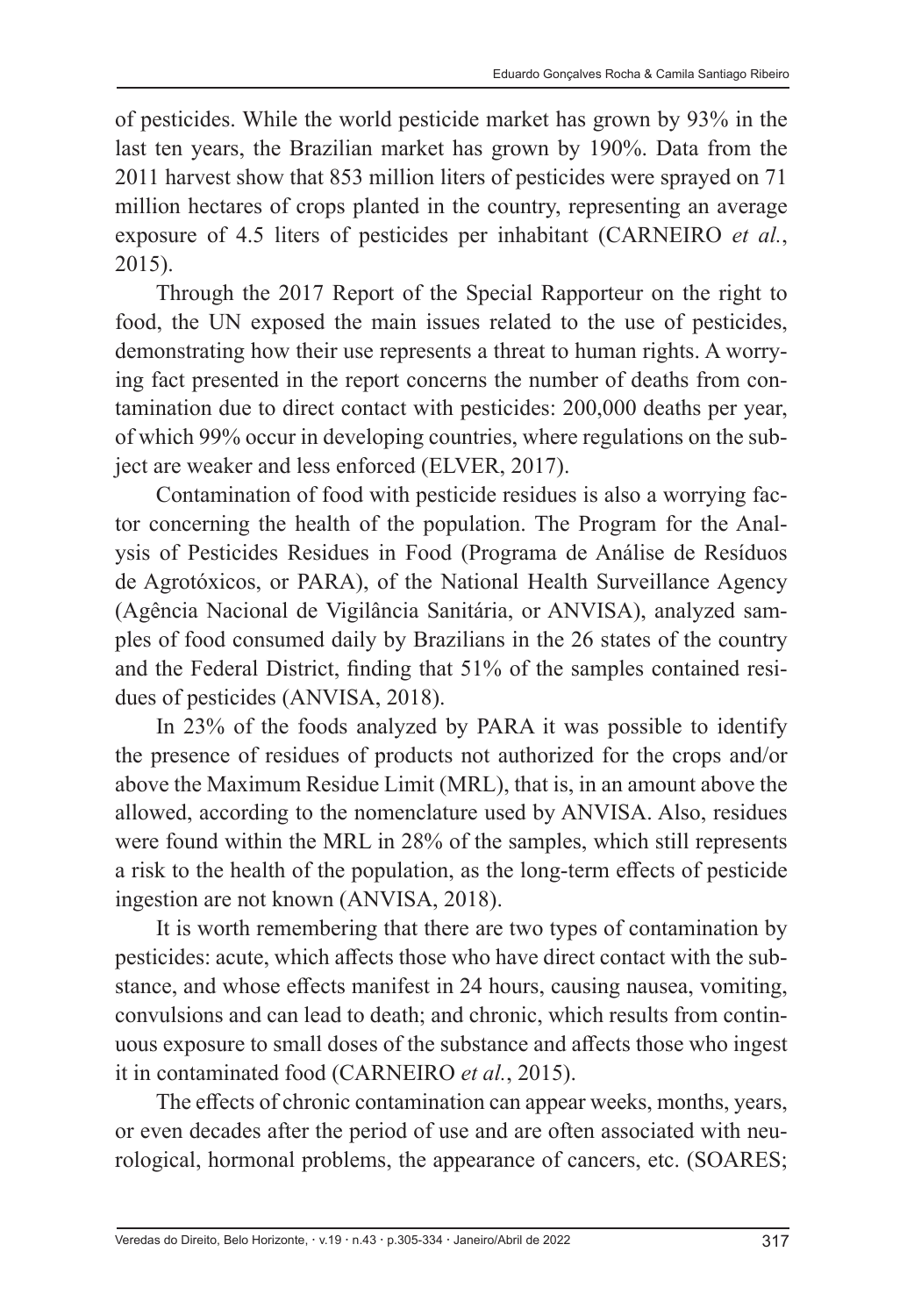PORTO, 2007). And the reflections of this contamination are present in the bill paid by society, where each dollar spent on the consumption of pesticides corresponds to a future expense of US\$ 1.28 in social expenses by the government (MACHADO; MACHADO FILHO, 2011).

The negative externalities resulting from the use of pesticides are yet another factor in violation of the human right to adequate nutrition, which is not achieved through food production in the context of agribusiness. Encouraging the standardization of cultures and eating habits; the devaluation of the cultivation and consumption of native species; food poisoning are practices that reveal how the current agricultural model has negatively interfered with the fulfilling of this right.

The guarantee of the human right to adequate food permeates the entire agricultural production chain. The food must be safe, that is, not chemically or biologically contaminated; it must also be of nutritional, biological, sanitary, and technological quality (VALENTE, 2002). Also, the agricultural production process must be aligned with the preservation of the environment, avoiding chemical contamination of the soil, water, flora, and fauna.

### **2.2 The human right to an ecologically balanced environment**

The understanding of the human right to the environment, as well as the human right to food, has undergone transformations over time. It initially emerged as an object of discussion and claim in the 1960s, when a serious environmental crisis was first perceived as a result of the dominant patterns of production and consumption and the ecological irrationality that ground the limits of economic growth (LEFF, 2015).

While previously focused on the damage caused by industrialization, the protection of the environment currently reaches different proportions in the fight against globalized agriculture and the widespread dominance of poison in the countryside. Logging; destruction of biodiversity; commitment of water resources; contamination of flora and fauna are the issues that begin to ask for an expansion in the scope of the human right to the environment.

The presence of pesticides in the environment undergoes several variants, but they are certainly found in the air, due to the volatilization of some compounds; on the ground, simply because of application, spillage,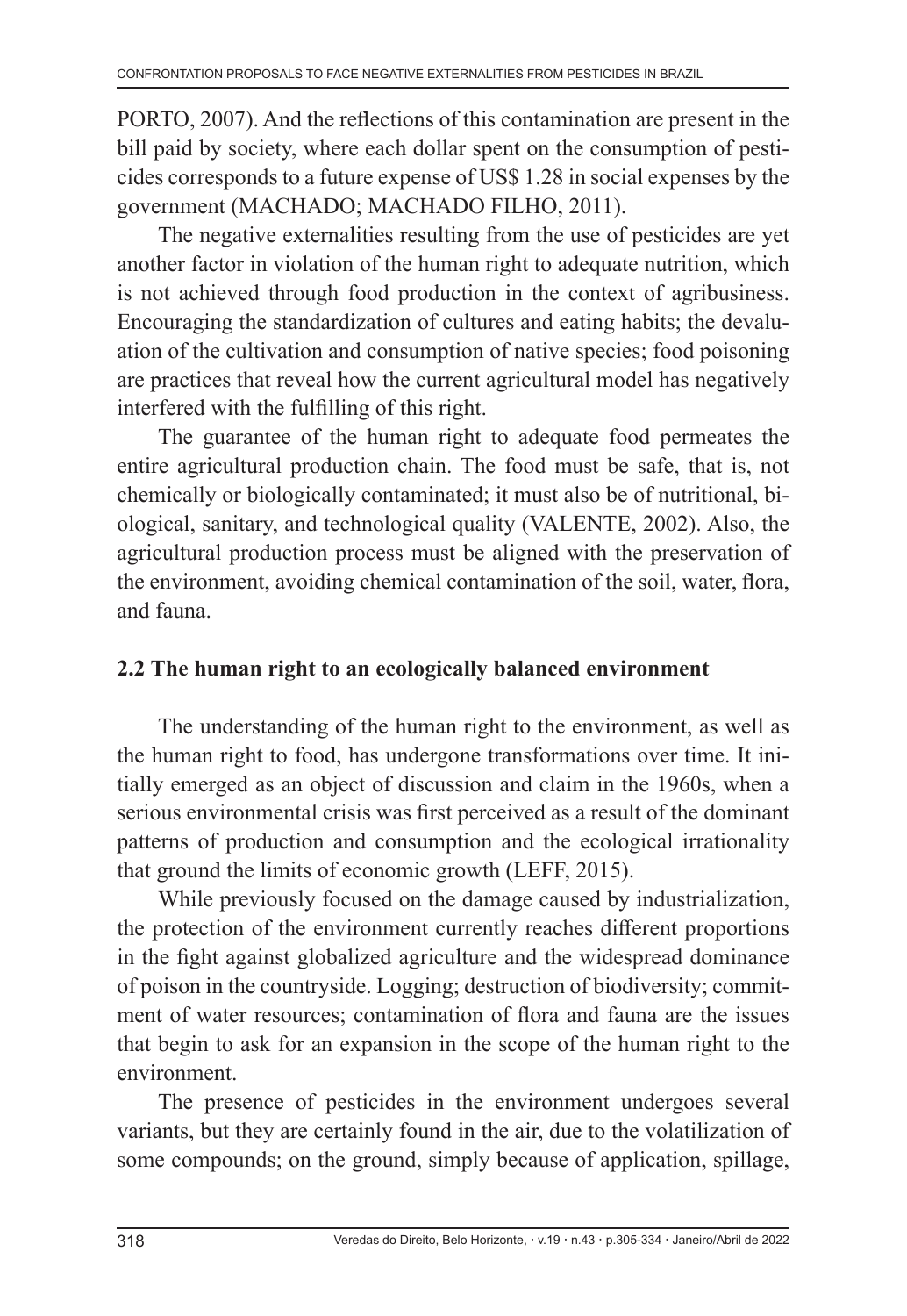or improper disposal; in watercourses, being carried by rainwater, and may even reach groundwater through soil percolation (CARNEIRO *et al.*, 2015).

In this sense, Machado and Machado Filho (2014) warn that less than 0.1% of pesticides currently applied achieve their objective of combating parasites. The remainder, 99.9% of pesticides used in agriculture migrate to the environment, contaminating the soil, air, water and, ultimately, affecting public health and animal and plant health.

Another aspect that must be observed is the contamination of watercourses and groundwater by pesticides, besides the reduced availability of these resources, aggravated by the consumption of large transgenic agribusiness monocultures in irrigation (SOARES, 2010). The fact is that the world is currently experiencing an unprecedented water crisis and the contamination of water by pesticide residues intensifies this problem in Brazil.

Water pollution also has harmful consequences for aquatic fauna. According to Porto-Gonçalves (2017), the contamination of water resources by agricultural residues has caused a decrease in species and the number of fish. In addition to the threat to biodiversity, the author reinforces that this also affects riverine populations dependent on the fishing resource to survive.

Soares and Porto (2007, p. 134) understand that the "degradation of groundwater and surface water quality has been identified as the main concern concerning the impact of agriculture on the environment". It's another burden that the use of pesticides in agriculture imposes on the Brazilian population, demonstrating that the productive method established by the green revolution is inadequate at guaranteeing minimum environmental quality (ABRAMOVAY, 2008).

Furthermore, the resistance pests developed towards chemical inputs, aggravated by the extinction of their natural predators due to the use of pesticides, is another factor of ecological imbalance burdening the society as a whole. This cost is initially borne by the farmer, who ends up having to apply more and more pesticides to the crop, but it passes on to the consumer in a second moment, with the increase in the cost of the final product, in addition to affecting the entire population with environmental losses and the damage to human health caused by the increased spraying of pesticides (BULL; HATHAWAY, 1986).

In addition, McMichael (2016, p. 170) warns that "the 'external' costs of agribusiness multiply with global warming and ecosystem degradation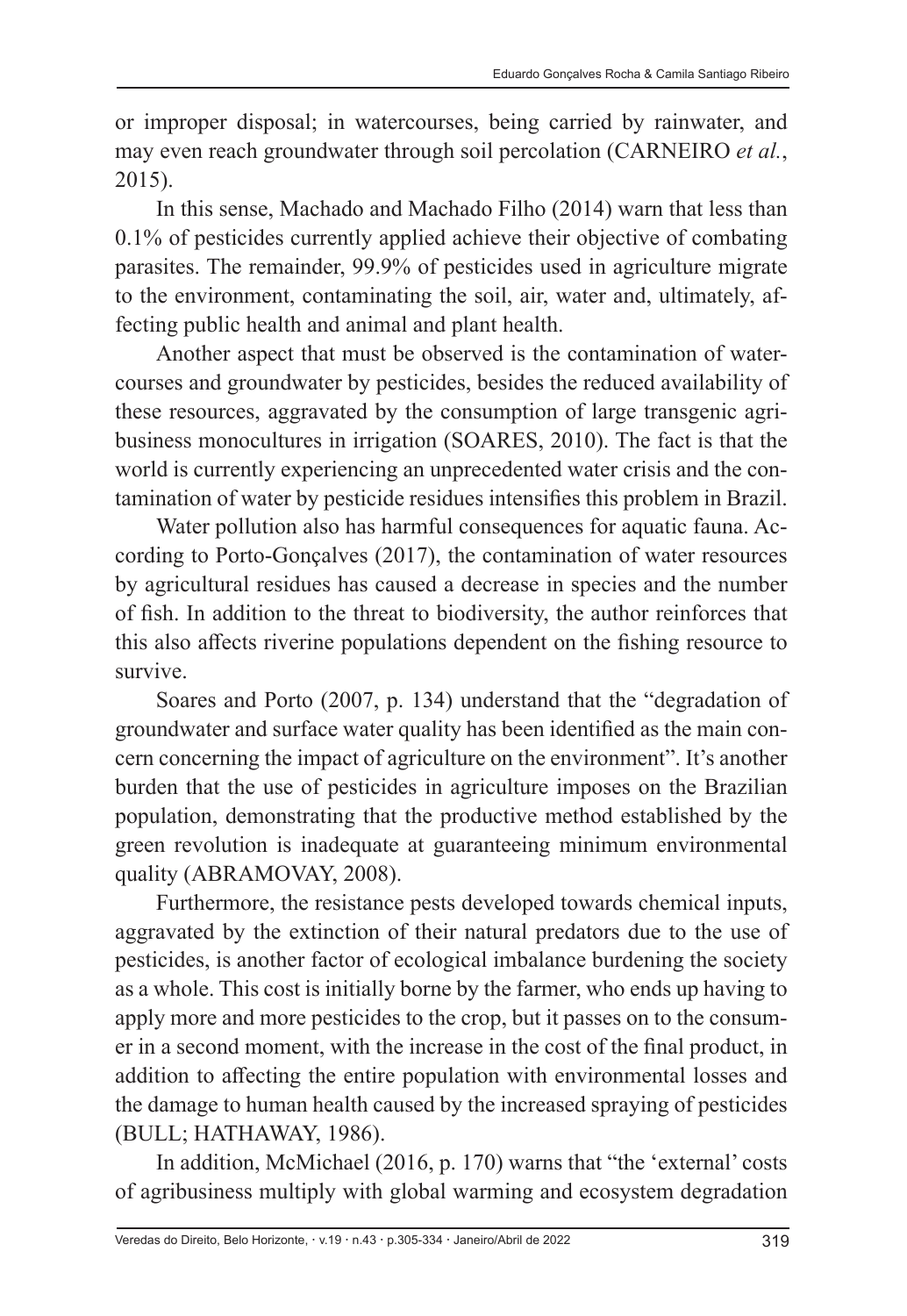[...] and combine to undermine the conditions for accumulation of longterm capital". The nature factor integrates the market dynamics, producing an increase or decrease in wealth for society, but is not monetarily quantified (DERANI, 2006).

It remains clear that starting from the green revolution, the population has been taking on the real cost of the use of chemical inputs in agriculture. Despite being daily poisoned with pesticide residues, society sustains the damage caused to its own health, while its rights to adequate nutrition and an ecologically balanced environment are violated. There is, therefore, the need to promote the internalization of the negative externalities generated by the use of pesticides in agriculture.

## **3 MECHANISMS FOR INTERNALIZATION OF NEGATIVE EXTERNALITIES ARISING FROM THE USE OF PESTICIDES: THE SEARCH FOR THE SAFEGUARDING OF HUMAN RIGHTS**

When analyzing the damage caused by the use of pesticides, Carson (2010) concludes that, when the true costs to the population's health and the environment are accounted for, it is evident how their adoption is indeed costly for society.

Regarding the negative effects of agribusiness, according to Soares and Porto (2007, p. 132), "if, on the one hand, the marginal cost of using pesticides by the farmer includes items such as the price of the input, the cost of the sprayer's work, and the material used in the application, on the other hand, it does not cover the damage to fauna and flora, the quality of water and soil, as well as human health". The internalization of these negative externalities can be effected, initially, by adding the costs resulting from their application to the price of pesticides themselves.

For the cost of applying chemical inputs to be real, it is then necessary to account for the damage and losses caused to the environment and the health of the population. The process of internalizing negative externalities is necessary to balance the social costs generated by the use of pesticides and contribute to the realization of human rights to adequate nutrition and an ecologically balanced environment, working to ensure an agricultural production that respects human rights.

Concerning this internalization of costs, the importance of the topic provoked its discussion at the United Nations Conference on Environment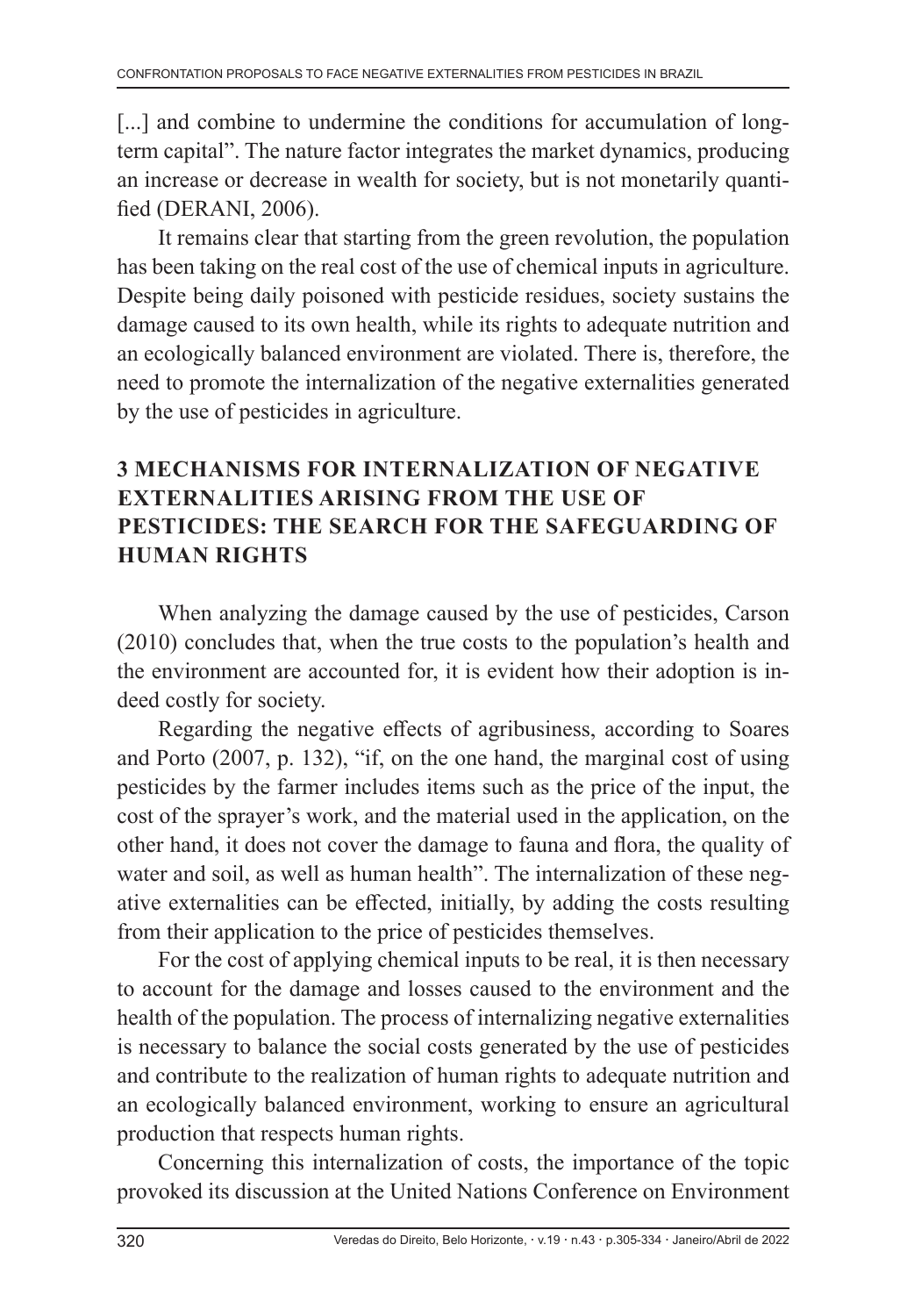and Development, posing as one of the provisions of the Rio Declaration on Environment and Development:

> Provision 16: Local authorities must promote the internalization of environmental costs and the use of economic instruments, taking into account that the polluter must bear the costs of pollution (UN, 1992).

In this sense, it is worth mentioning an initiative promoted in the European Union through Directive 2004/35/EC of the European Parliament and of the Council, which established "an environmental responsibility framework based on the polluter-pays principle to prevent and repair environmental damages" which includes damage caused to species and natural habitats, water, soil arising from any polluting activity (EUROPEAN UNION, 2004).

The directive lists potentially polluting activities, among which are those related to the production and use of pesticides, defines damage prevention actions to be implemented by polluters, as well as the appropriate measures to repair damage to the environment (EUROPEAN UNION, 2004).

It also consolidates the operators' (polluters) obligation to bear the costs of actions to prevent and repair damage to the environment and establishes that the member states of the European Union must adopt measures for the implementation of instruments and markets for financial guarantees to cover the responsibilities inherent to polluting activities, exempting the State from the socio-environmental costs resulting from pollution in an effective process of internalization of negative externalities resulting from the use of such inputs (EUROPEAN UNION, 2004).

Also, the performance of justice agencies can be an important instrument for holding polluters accountable for the damage caused by pesticides. In the United States, more than 95,000 lawsuits are pending against Monsanto concerning the harmful effects of the herbicide glyphosate (POL; HUPFFER; FIGUEIREDO, 2021).

In 2014, a landmark decision by a California jury in the United States sentenced Monsanto to pay \$289 million to Dewayne Johnson for cancer caused by the use of the herbicide glyphosate (SUPREME COURT OF CALIFORNIA, 2018). This example of the company's judicial accountability reflects how the government, through the Judiciary, can promote the internalization of negative externalities and exonerate the population from the social costs resulting from the use of pesticides.

Thus, the Brazilian State must act more effectively in internalizing the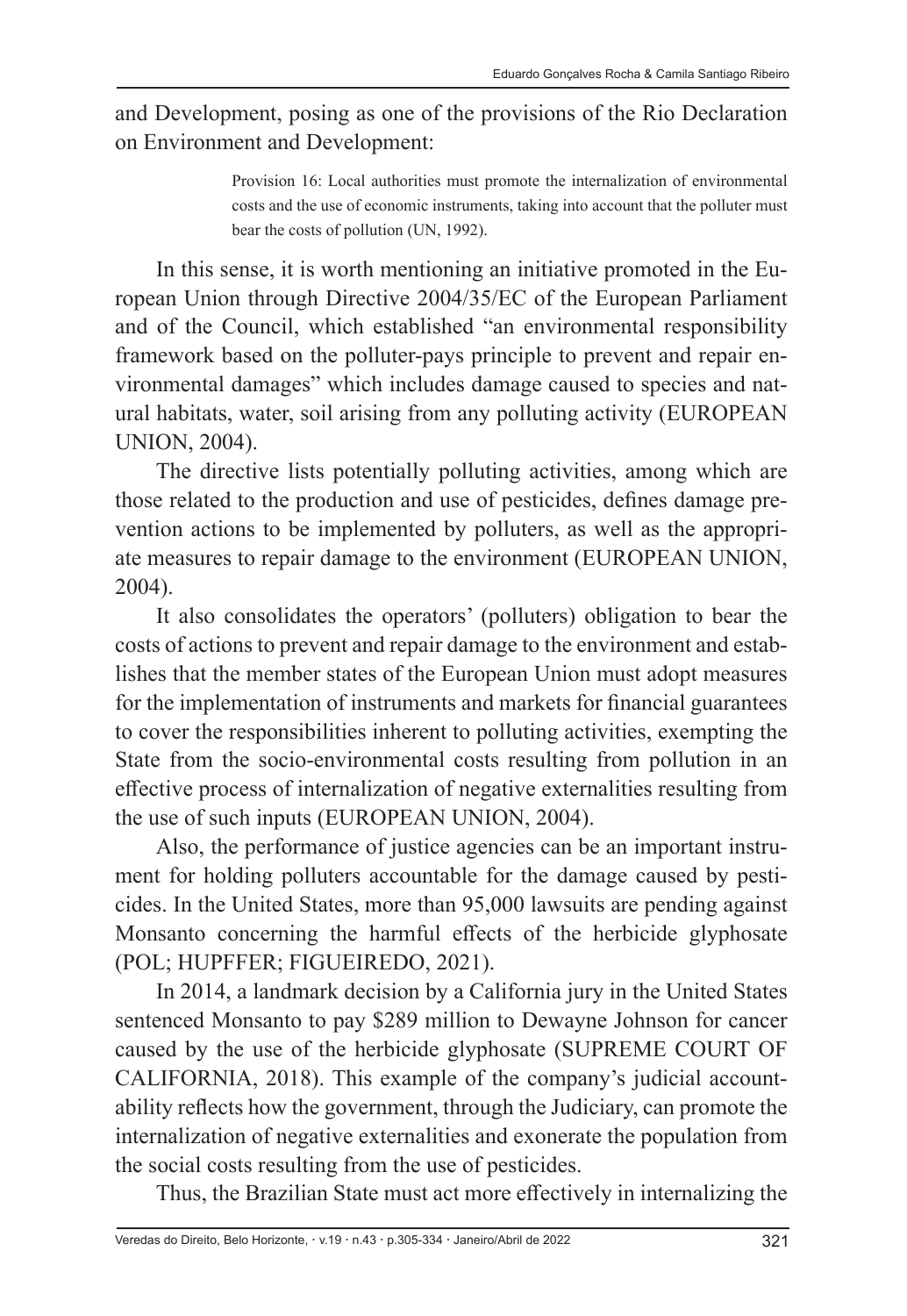negative externalities generated by agricultural production. In this sense, we can consider some legal provisions that implement greater responsibility in the use of pesticides a great advance. Law No. 7,802/89 establishes that the sale of pesticides shall take place through its own proper prescription by a legally qualified professional, which must contain recommendations for the safe use of the product, a measure aimed at avoiding contamination, both for the applicator and the environment (BRASIL, 1989).

The same rule establishes the administrative, civil, and criminal liability of those involved in the chain of commercialization and use of pesticides, concerning the disrespect for the issuance of prescriptions and use of products in violation of their recommendations. In addition, this triple liability also extends to users who do not dispose of empty pesticide containers in an environmentally appropriate manner, in line with the reverse logistics system7 imposed by Law No. 12,305/10 (BRASIL, 1989; 2010).

However, several other public instruments can be used to internalize the negative externalities resulting from the use of pesticides. Among them, the following stand out:

a) Review of the current tax exemption policy for pesticides: when addressing the internalization of the negative effects generated in a production process, Moura (2011) gives an example of how this is already happening in some European countries, through state action, with the introduction of fees and taxes on the normal price of potentially polluting products, discouraging their consumption. The scenario in Brazil, in opposition to the internalization process presented by Moura (2011), is the wide concession of tax exemption for the production and commercialization of pesticides. As previously discussed, the Brazilian government facilitates the use of pesticides by reducing the ICMS tax base in the sale of these products; exempting the payment of PIS/PASEP and COFINS on the importation and commercialization of pesticides into and within the domestic market; as well as exempts the collection of IPI in the production of those inputs. Tax exemption ends up representing a reinforcement in the system that transfers the negative effects generated by the chemification of agriculture to society. A regulation aimed at discouraging the use of pesticides must be based on the taxation of the marketing operations of potentially polluting products, which presup-

<sup>7</sup> The concept of reverse logistics is laid out by art. 3, XII of Law No. 12,305/10: "instrument of economic and social development characterized by a set of actions, procedures and means aimed at enabling the collection and return of solid waste to the business sector, for reuse, in its cycle or in other production cycles, or other environmentally appropriate final destination" (BRASIL, 2010).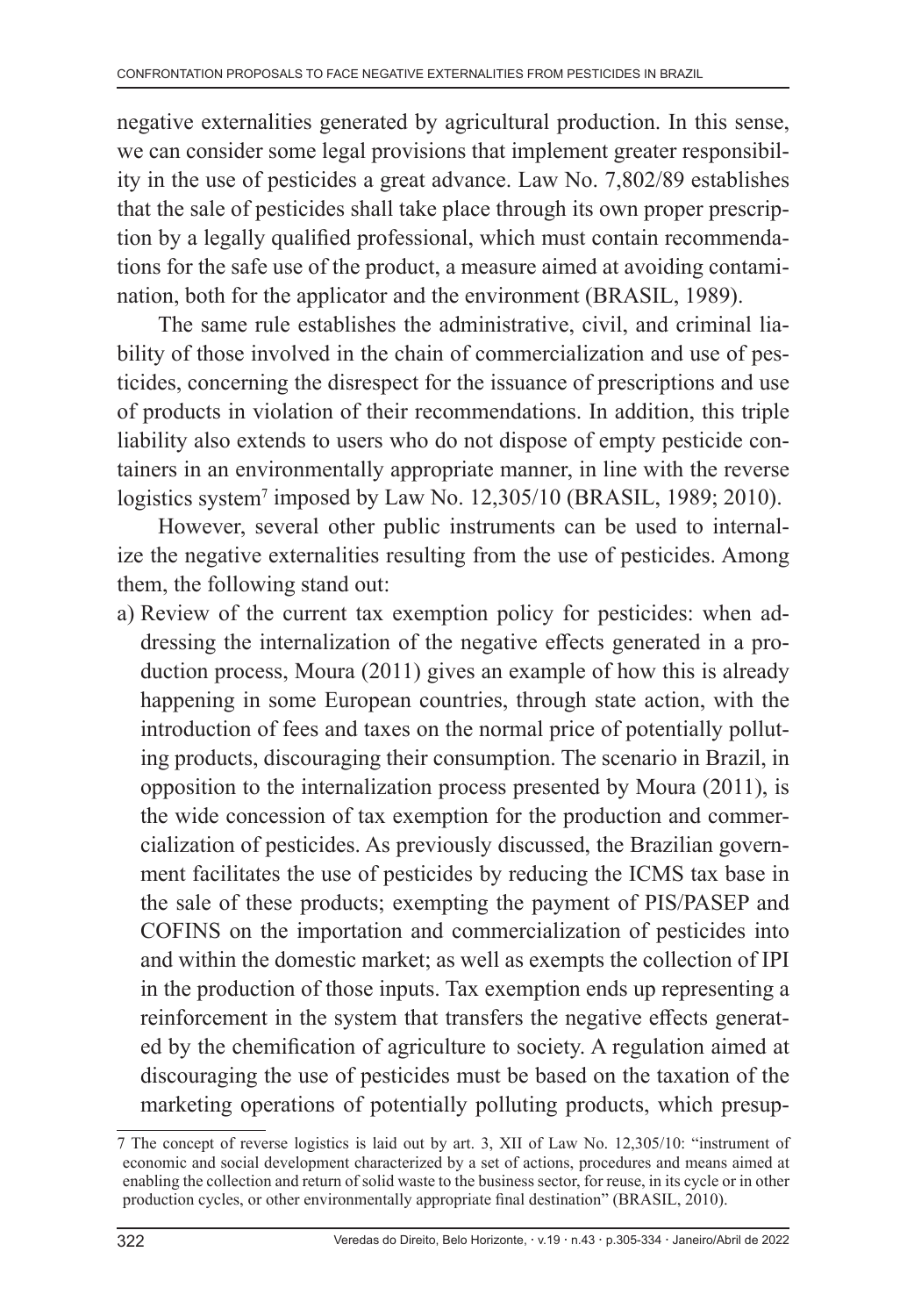poses the action of the State in the review of the current tax exemption policy.

- b) Review of the current rural credit and insurance policy: as already demonstrated, the credit policy has been the main means of promoting conventional agriculture, and the adoption of the technological package is placed as a condition for accessing credit and carrying out agricultural insurance. PROAGRO's financial benefits and the granting of rural credit by financial institutions make credit conditional on the obligation to use chemical inputs. The notion of insurance and credit risk does not internalize the environmental and health damage generated by pesticides. There is currently no concern on the part of financial institutions regarding the damage to health and the environment caused by pesticides. The single concern has been the development of controlled agriculture, with the use of certified seeds, fertilizers, and pesticides, which reduces the economic risks of crop loss (FARIAS, 2016). Farmers who seek to develop crops on agroecological bases still find few lines of credit and enormous difficulties in accessing them. Sometimes, when they obtain credit, they are left without agricultural insurance for not using the technological package, taking on the risks of their production personally (LONDRES, 2006; SOUZA, 2021). Brazil lacks a national policy aimed at the agroecological transition, which discourages conventional production while promoting ecological production. This presupposes a redirection in the current credit and insurance systems, with more advantageous and accessible lines for organic and agroecological production and greater demands for the conventional farmer, internalizing the environmental and human health costs resulting from this activity. In this sense, some countries have been standing out in implementing measures to support the agroecological transition. Through Bio Suisse, a certification body implemented a subsidy program for rural producers in Switzerland, helping them with the costs of unconventional agricultural production with resources from a fund to support the cultivation and multiplication of organic seeds (RENAUD; BUEREN, 2016).
- c) Monitoring and production of information on the damage generated by pesticides: given all the damage caused by pesticides to the environment and health of the population, effective and continuous monitoring of water, soil, and food is necessary; monitoring of environmental and workers' health. The production of information that allows for the identifi-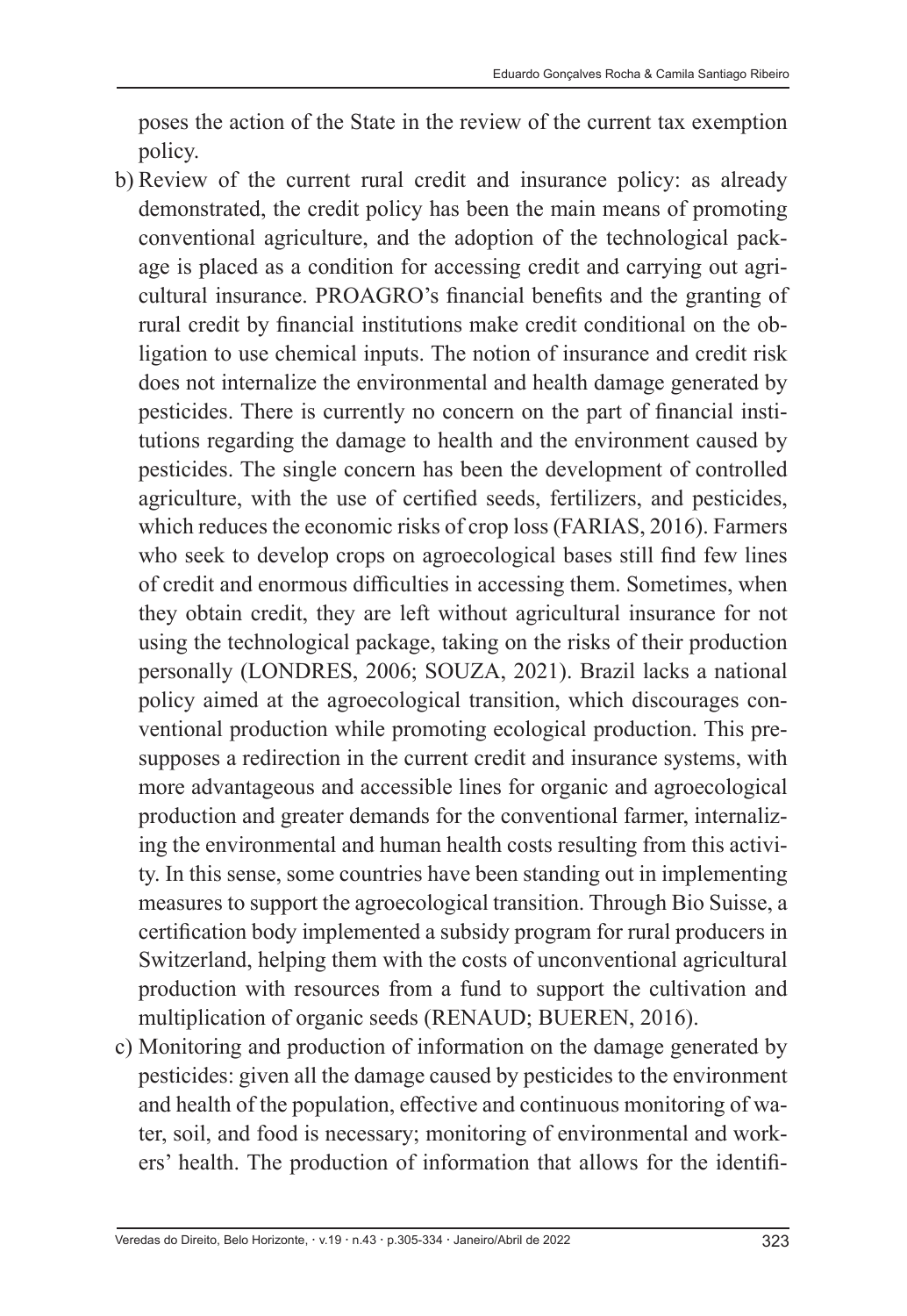cation of the use and its damages is fundamental for the accountability of the people responsible, either directly or indirectly, for the pollution caused by the use of pesticides. This monitoring, albeit partially, was carried out by the Program for the Analysis of Pesticides Residues in Food (Programa de Análise de Resíduos de Agrotóxicos em Alimentos, or PARA) of the National Health Surveillance Agency (ANVISA) in the analysis of food samples collected across 26 Brazilian states and the Federal District. However, PARA presented its last results in 2018 and is currently discontinued, signaling a setback in the monitoring of food contamination, yet another government measure that impairs the control of the damage caused by the use of pesticides within the country. Another important source of information that requires improvement is the monitoring of diseases and injuries to human health associated with contamination by pesticides, which began in 2007, with the structuring within the scope of the Ministry of Health of Environmental Health Surveillance and in Health of Populations Exposed to Pesticides. Published in 2018, the National Health Surveillance Report for Populations Exposed to Pesticides points out that the highest number of reports of pesticide poisonings were recorded in Brazil in 2014: 6.26 cases for every 100 thousand inhabitants. The general data, collected from 2007 to 2015, indicate 84,206 cases. However, the Report highlights that underreporting is still significant, a fact that prevents the real dimensioning of the issue across the country and makes the costs of these services invisible to the Unified Health System – SUS (BRASIL, 2018). The report itself shines a light upon State failures in the adoption of surveillance and health care measures, highlighting the need to improve services for "identification, diagnosis, treatment, rehabilitation, and notification of cases of pesticide poisoning" (BRASIL, 2018, p. 12). The reliable production of information allows for the verification of the dimensions of the damage generated by pesticides, making it possible to better identify the nature of the pollution and those responsible for it, facilitating the development of public policies for the internalization of negative externalities, which also includes greater ease of judicial accountability.

d) More effective action by the Justice and Judiciary bodies: the bodies of the Justice system (Public Ministry, Police, environmental inspection bodies), as well as the Judiciary itself, still shy from acting upon the internalization of negative externalities generated by pesticides, despite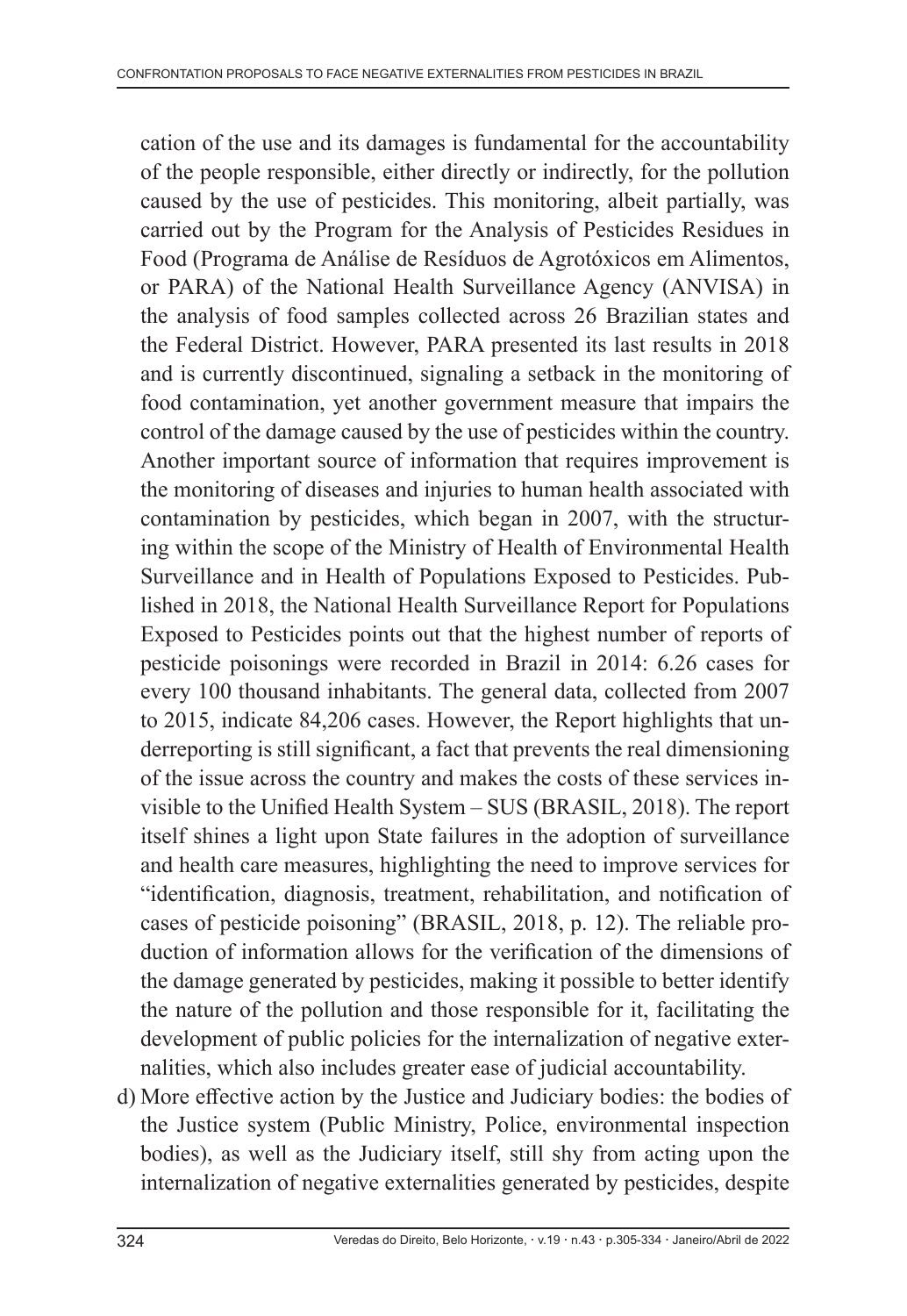the robust environmental legislation in place. The concepts of pollution (art. 3, III), polluter (art. 3, IV), and objective accountability (art.  $14, \S1$ ) present in the National Environmental Policy law (Law No. 6.938/81) already provide the necessary legal support for the accountability of those who generate damages caused by pesticides (BRASIL, 1981). However, what is observed is that the judicial cases are still minimal. Until 2018, as demonstrated by Ribeiro (2018), no case involving environmental damage by pesticides had reached the STJ or the STF, with few cases ongoing in the first and second spheres of ordinary justice. Perhaps, the strengthening of monitoring systems exposed in the previous topic contributes to polluters' greater accountability by making the damage generated more evident. The role of the Labor Court has also been problematic. As Coelho (2020) points out, it is possible to find a greater number of cases involving the search for compensation concerning the damages caused by pesticides in labor courts than in ordinary courts. However, labor justice has not, as a rule, contributed to the internalization of damages. The labor court ignores the damage caused by pesticides as pollution inherent to the work environment (art. 14, § 1, of Law No. 6.938/81 cc art. 200, VII, CF/88). In an analysis of the jurisprudence of the TRT 18th Region, Coelho (2020) showed that this argument is hardly presented in petitions or taken into account in decisions. The Labor Court has also not recognized rural activities carried out in a fumigated environment or that are directly associated with the application of pesticides as risky activities (art. 927, Sole Paragraph, of the Brazilian Civil Code). As a result, the worker must prove that the damage they grieved was their employer's (the polluter) doing, which rarely occurs given the complexity of the contamination or the difficulty that these workers face to provide evidence since many are in a situation of significant social precariousness. The internalization of negative externalities generated by pesticides necessarily involves a more effective action by the justice system as a whole (environmental police, Public Ministry, Environmental Agencies), as well as by the Judiciary. They must actively act in the identification of damages, in the individualization of responsibility, and in the determination of the reparation for the pollution generated, measures that will contribute for the polluters to gradually bear the costs of their activities.

e) Greater rigor and restriction of pesticides in circulation in Brazil: it should be noted that, besides all the negative effects resulting from the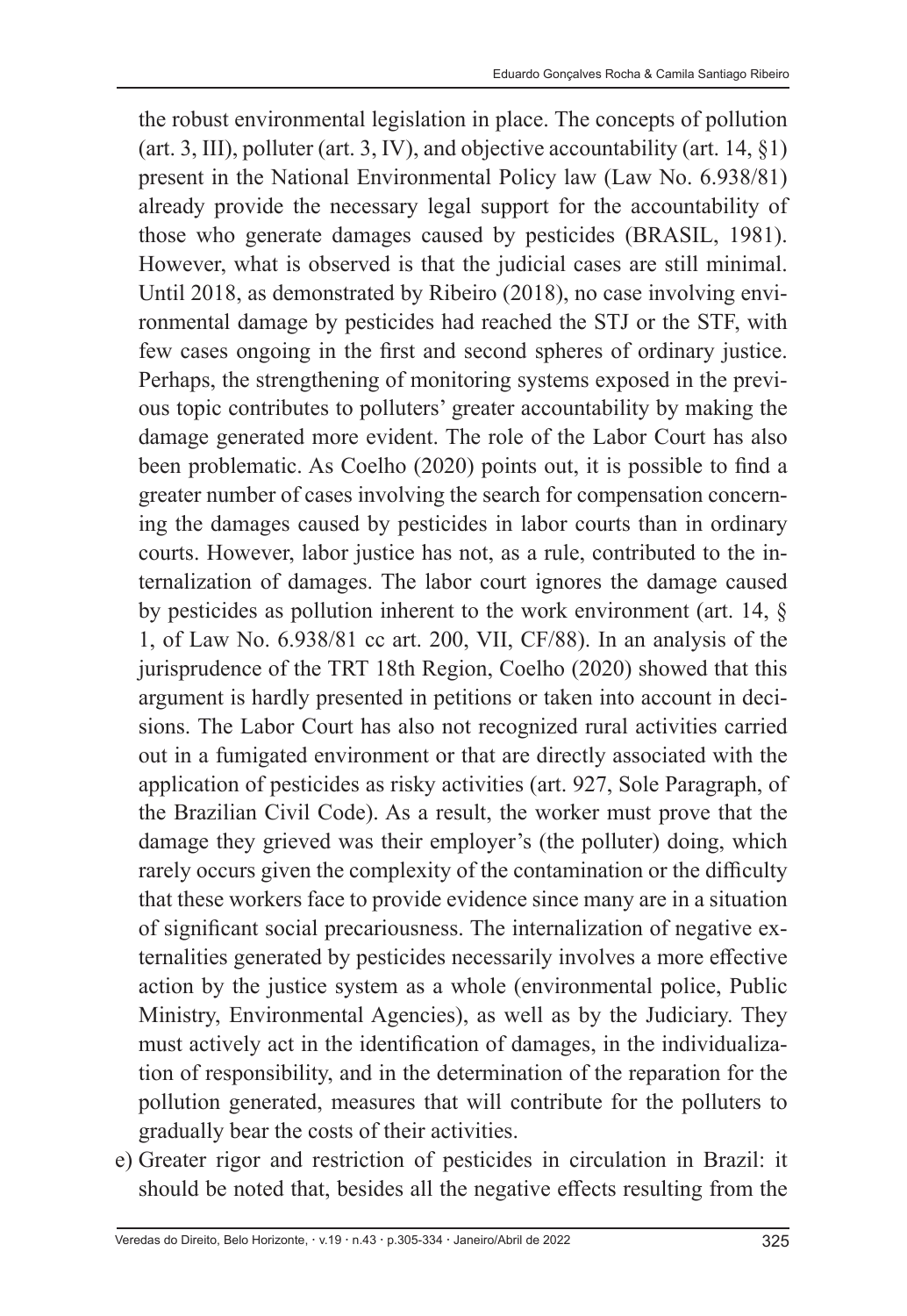use of pesticides already mentioned in this article, Brazil is the largest consumer of pesticides whose use has been banned in other countries due to their toxicity and the damage caused by these products (CAR-NEIRO *et al.*, 2015). Despite there being actual proof of the harmful effects of those pesticides, leading to their ban in other countries, the Brazilian government is still reluctant to limit the use of chemical inputs in agriculture. What can be seen, in fact, is that the number of pesticides registered in Brazil has been growing every year, reaching the mark of 493 pesticides released for use in the country in 2020, the highest since 2005, according to data from the Ministry of Agriculture, Livestock and Supply (BRASIL, 2021). The pressure exerted by the agribusiness sector to lighten the technical criteria and procedures for the release of pesticides is intended to increase supply, including products banned in other countries, and thus lower prices. A policy of internalizing externalities must go in the opposite direction. There must be increasing rigor in the approval of new products and revalidation of old ones, striving for less damage, greater environmental and food safety, and lesser consequences for human health. Raising the cost, allowing only the circulation of less harmful products, is a public policy of enormous importance for the internalization of negative externalities resulting from the use of pesticides. Costs and profits are, as a rule, decisive factors for farmers to decide to use pesticides (BULL; HATHAWAY, 1986). Thus, only in the face of actions that allow for the internalization of such social costs, by "causing the costs and benefits to fall on the very units responsible for their generation". society will no longer be responsible for the negative effects of the use of pesticides and will advance in guaranteeing the fulfillment of human rights (NUSDEO, 2015, p. 130).

# **CONCLUSION**

The advance of agribusiness in Brazil reinforces an idea of economic development that does not take into account the perverse consequences of this activity for the environment and society. In addition to the elimination of culture in the countryside and the subjugation of producers to a hegemonic model of production, nature and the health of the population are also suffering the consequences of this process.

The modernization of agriculture experienced by Brazil in recent decades, which culminated in the advancement of agribusiness, is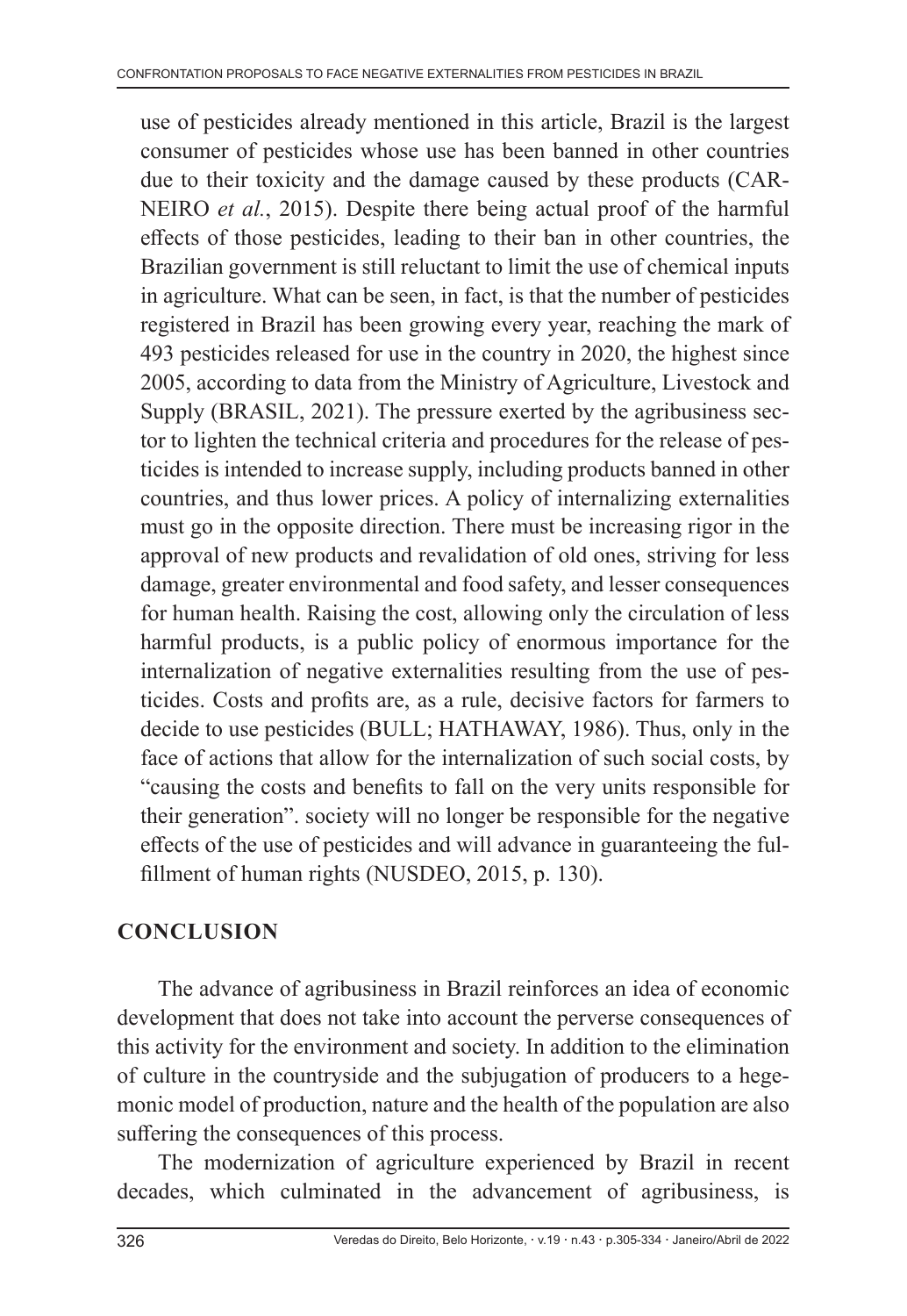profoundly influenced by the agricultural policy implemented by Brazilian governments from the military regime. The Brazilian State took on the role of directing the agricultural modernization project and the agricultural policy developed during the military regime, even after redemocratization, and continues to lead the government's actions in the countryside.

The agricultural policy of the military and post-redemocratization governments laid the foundations for the modernization of agriculture through the adoption of the technological packages of the green revolution, allied to the state stimulus to the use of pesticides and chemical inputs. The role of the State in the modernization of agriculture has been decisive, based on incentives and requirements regarding the use of pesticides and other modern inputs in agriculture. We must also emphasize that there was and still is a deliberate policy of the Brazilian State for a chemically-dependent agriculture that uses increasingly more pesticides. This trend must be changed, starting with the development of an agricultural policy that internalizes the damage generated by the use of pesticides, while promoting a sustainable agrarian model.

The development of agribusiness based on the use of pesticides has continuously caused damage and spread burdens to the whole society, which characterizes a process of negative externality: the transfer of costs generated by a given activity to a third party not involved in the production process (MOURA, 2011). Agribusiness is an activity based on profit, regulated by private interest, and strives through the socialization of losses, and not by relieving the population of bearing the costs of the widespread use of agricultural poisons in their production.

Therefore, as a response to the proposed issue, it was found that it is essential that the government implement measures to internalize the negative externalities resulting from the use of pesticides for the development of an agricultural policy, as the adoption of a chemically-dependent agrarian model was a choice of the Brazilian State. Its harmful consequences are blatant. In this process, the Brazilian State is not a passive agent, but a fundamental subject for a transformation of the national agrarian paradigm.

Thus, some measures are envisaged that, if adopted, could contribute to the effective internalization of negative externalities resulting from the use of pesticides. It is, therefore, necessary to review the current tax exemption policy for pesticides, with the adjustment of the ICMS tax base in the commercialization of these products, the revoking of the exemption from IPI collection in the production of pesticides, as well as the elimination of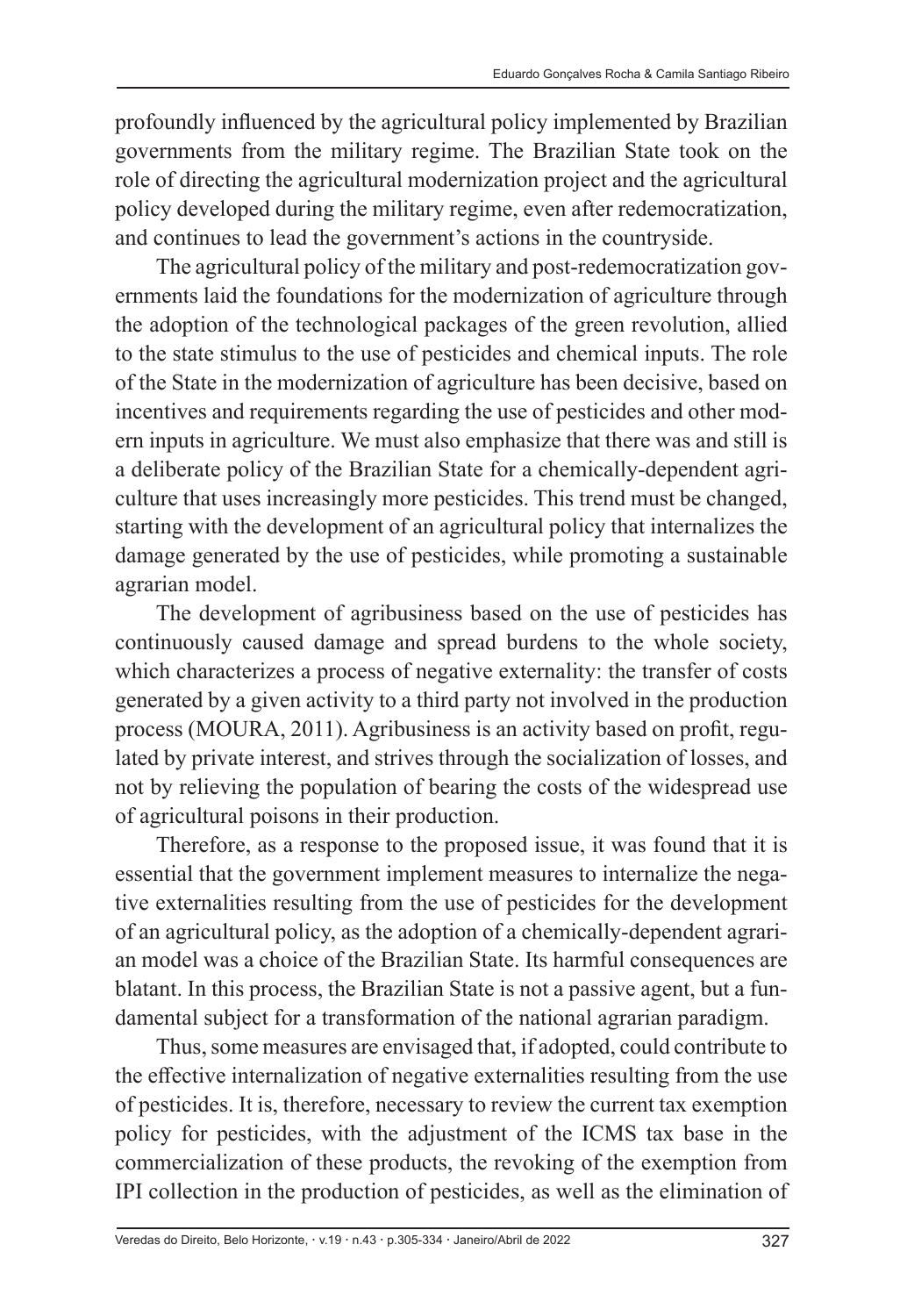the exemption from the payment of PIS/PASEP and COFINS in importing and commercialization of such inputs within the domestic market. The taxation of marketing operations of potentially polluting products serves as a disincentive to their production and use.

The rural credit and insurance policy also must be reviewed by the government. The adoption of a technological package based on the use of pesticides in agriculture is currently a condition for accessing credit and taking out agricultural insurance, a factor that promotes traditional agriculture to the detriment of sustainable forms of agricultural cultivation. Therefore, it is necessary to redirect the current systems of rural credit and insurance, with more advantageous and accessible lines for organic and agroecological production and greater requirements for the conventional farmer, so that this is an instrument to promote the agroecological transition, and not encourage the use of pesticides.

Furthermore, to verify the dimensions of the damage generated by pesticides, there is the need to expand and carry out effective and continuous monitoring of water, soil, and food; as well as environmental and workers' health. The reactivation of the Program for the Analysis of Pesticides Residues in Food (PARA), of the National Health Surveillance Agency (ANVISA), which last results were presented in 2018, is essential to assess the contamination of food by pesticides, and the improvement of the system of Environmental Health Surveillance and Health Surveillance of Populations Exposed to Pesticides is urgent for the verification and monitoring of diseases and human health issues associated with contamination by pesticides.

The bodies of Justice and the Judiciary must also improve their actions toward the damages generated by the use of pesticides in agriculture, actively proceeding in the identification of the damages, individualization of responsibilities, and determination of the means to repair the pollution generated to ensure polluters bear the costs of their activities.

Finally, there must be greater rigor and restriction of pesticides in circulation in Brazil. Public authorities must act more carefully in approving new products and revalidating old ones, banning the use of pesticides due to their toxicity and the damage caused, which is already being done in other countries.

Exonerating the population from the damages resulting from the use of pesticides, and relying upon those costs to those responsible for their origin within the production process, is an incentive for abandoning this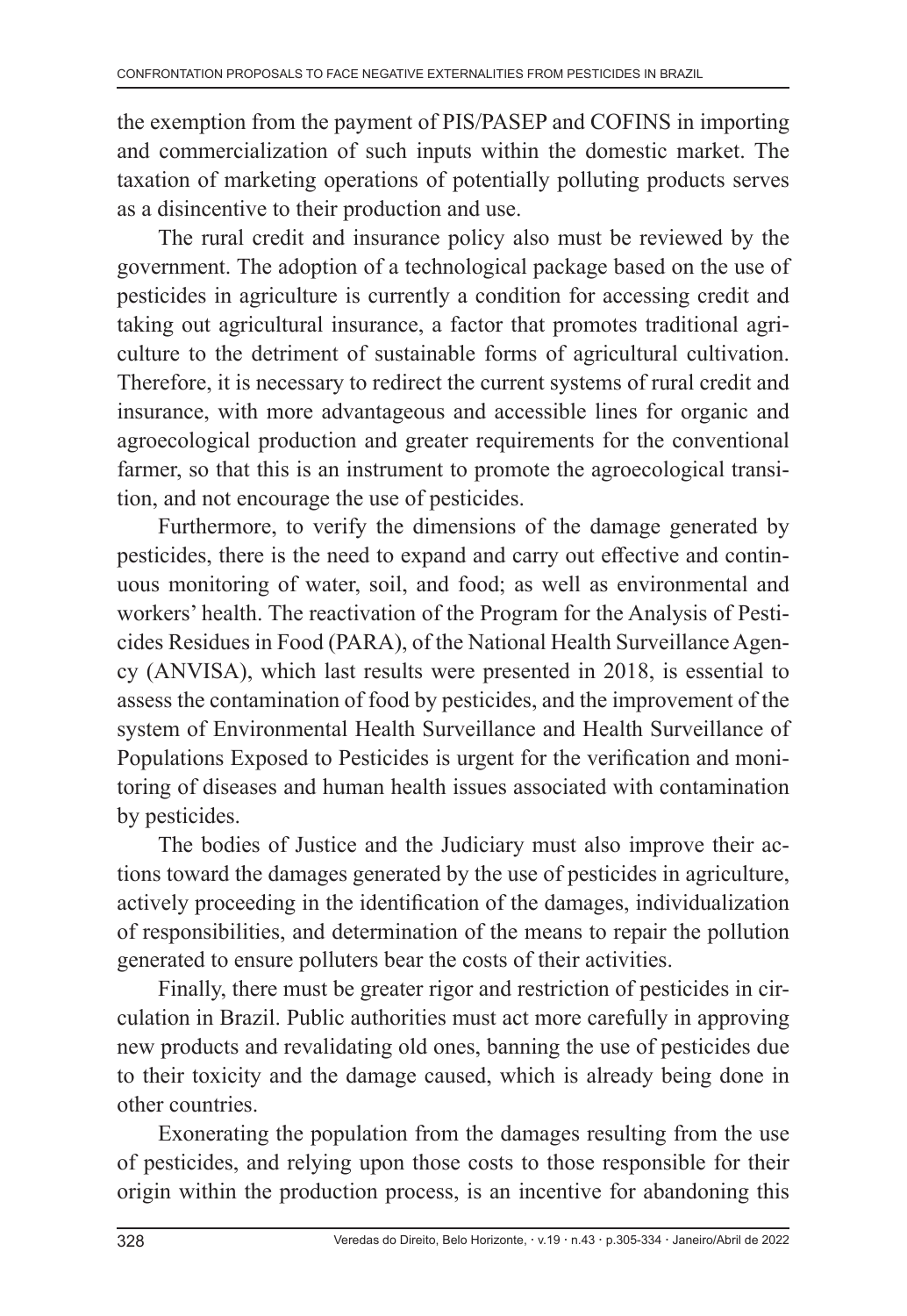practice and migrating to sustainable cultivation methods. In this perspective, the State must stop being a promoter of the use of pesticides and develop effective public policies that allow the development of an agriculture that respects the environment, health, and adequate nutrition.

#### **REFERENCES**

ABRAMOVAY, R. Integrar sociedade e natureza na luta contra a fome no século XXI. *Cadernos de Saúde Pública*, Rio de Janeiro, v. 24, n. 11, p. 2704-2709, 2008.

ANVISA – AGÊNCIA NACIONAL DE VIGILÂNCIA SANITÁRIA. *Programa de Análise de Resíduos de Agrotóxicos em Alimentos – PARA*: relatório das análises de amostras monitoradas no período de 2017-2018. Brasília, DF: ANVISA, 2019. Available from: https://www.gov.br/anvisa/ pt-br/assuntos/agrotoxicos/programa-de-analise-de-residuos-em-alimentos/arquivos/3770json-file-1. Access on: May 18, 2021.

BCB – BANCO CENTRAL DO BRASIL. *Circular n. 241, de 23 de dezembro de 1974*. Brasília, DF: BCB, 1974.

BCB – BANCO CENTRAL DO BRASIL. *Resolução n. 4.418, de 22 de junho de 2015*. Brasília, DF: BCB, 2015.

BRASIL. Presidência da República. Casa Civil. Subchefia para Assuntos Jurídicos. [Constituição (1988)]. *Constituição da República Federativa do Brasil*. Brasília, DF: Presidência da República, 1988. Available from: http://www.planalto.gov.br/ccivil\_03/constituicao/constituicaocompilado. htm. Access on: Mar 29, 2022.

BRASIL. Presidência da República. Casa Civil. Subchefia para Assuntos Jurídicos. *Decreto n. 5.195, de 26 de agosto de 2004*. Dispõe sobre a redução a zero das alíquotas da Contribuição para o PIS/PASEP e da COF-INS incidentes na importação e na comercialização no mercado interno de adubos, fertilizantes e defensivos agropecuários, de que trata o art. 1º da Lei no 10.925, de 23 de julho de 2004, e dá outras providências. Brasília, DF: Presidência da República, 2004. Available from: http://www.planalto.gov.br/ccivil\_03/\_Ato2004-2006/2004/Decreto/D5195.htm. Access on: Mar 29, 2022.

BRASIL. Presidência da República. Casa Civil. Subchefia para Assuntos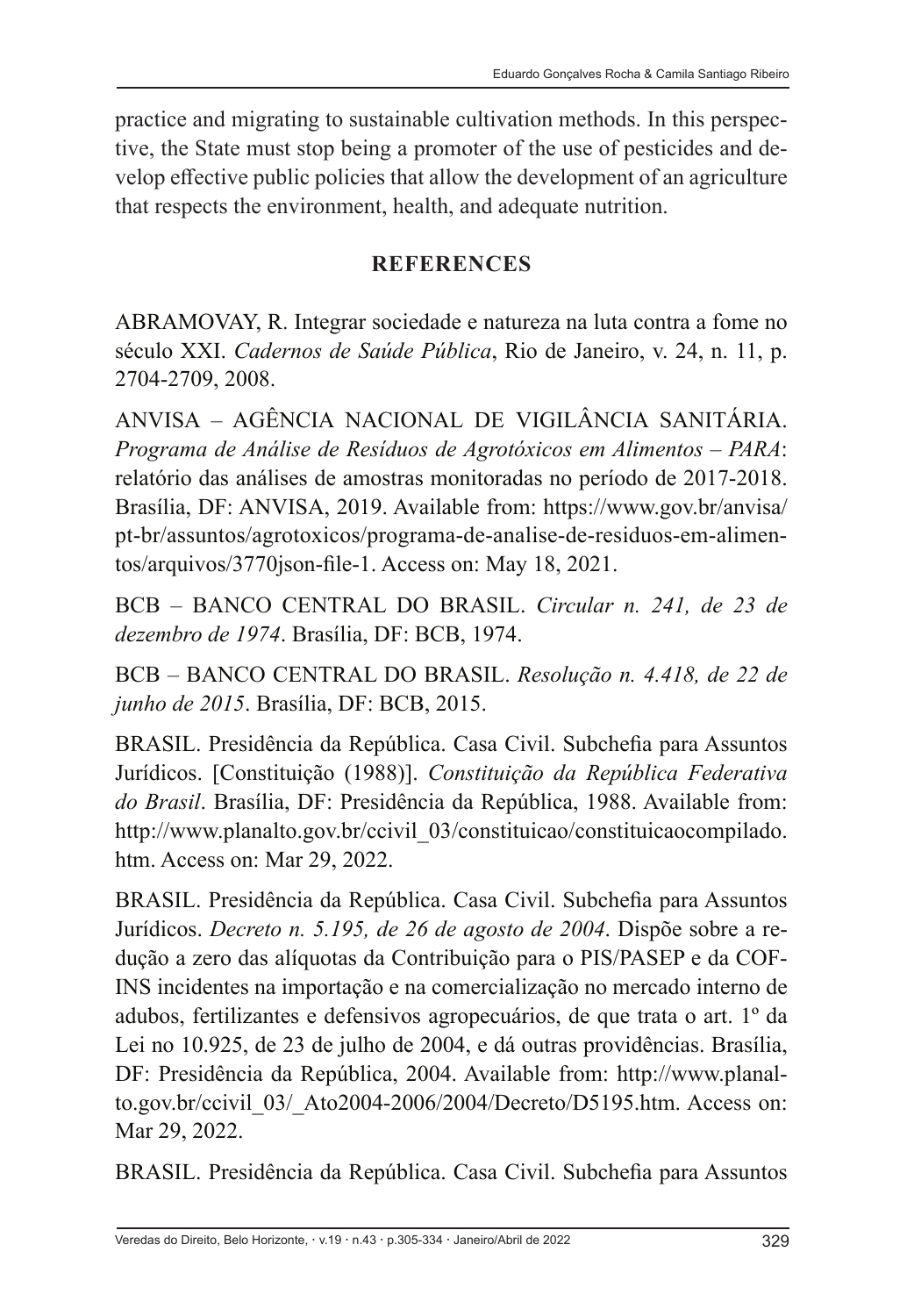Jurídicos. *Decreto n. 5.630, de 22 de dezembro de 2005*. Dispõe sobre a redução a zero das alíquotas da Contribuição para o PIS/PASEP e da CO-FINS incidentes na importação e na comercialização no mercado interno de adubos, fertilizantes, defensivos agropecuários e outros produtos, de que trata o art. 1º da Lei nº 10.925, de 23 de julho de 2004. Brasília, DF: Presidência da República, 2005. Available from: http://www.planalto.gov. br/ccivil\_03/\_ato2004-2006/2005/decreto/d5630.htm. Access on: Mar 29, 2022.

BRASIL. Presidência da República. Casa Civil. Subchefia para Assuntos Jurídicos. *Decreto n. 6.006, de 28 de dezembro de 2006*. Aprova a Tabela de Incidência do Imposto sobre Produtos Industrializados – TIPI. Brasília, DF: Presidência da República, 2006. Available from: http://www.planalto. gov.br/ccivil\_03/\_ato2004-2006/2006/decreto/d6006.htm. Access on: Mar 29, 2022.

BRASIL. Presidência da República. Casa Civil. Subchefia para Assuntos Jurídicos. *Decreto n. 7.660, de 23 de dezembro de 2011*. Aprova a Tabela de Incidência do Imposto sobre Produtos Industrializados – TIPI. Brasília, DF: Presidência da República, 2011. Available from: http://www.planalto. gov.br/ccivil\_03/\_ato2011-2014/2011/decreto/d7660.htm. Access on: Mar 29, 2022.

BRASIL. Presidência da República. Casa Civil. Subchefia para Assuntos Jurídicos. *Decreto n. 8.950, de 29 de dezembro de 2016*. Aprova a Tabela de Incidência do Imposto sobre Produtos Industrializados – TIPI. Brasília, DF: Presidência da República, 2016. Available from: http://www.planalto.gov.br/ccivil\_03/\_ato2015-2018/2016/decreto/D8950.htm. Access on: Mar 29, 2022.

BRASIL. Presidência da República. Casa Civil. Subchefia para Assuntos Jurídicos. *Lei n. 6.938, de 31 de agosto de 1981*. Dispõe sobre a Política Nacional do Meio Ambiente, seus fins e mecanismos de formulação e aplicação, e dá outras providências. Brasília, DF: Presidência da República, 1981. Available from: http://www.planalto.gov.br/ccivil\_03/leis/l6938. htm. Access on: Jun. 8, 2021.

BRASIL. Presidência da República. Casa Civil. Subchefia para Assuntos Jurídicos. *Lei n. 7.802, de 11 de julho de 1989*. Dispõe sobre a pesquisa, a experimentação, a produção, a embalagem e rotulagem, o transporte, o armazenamento, a comercialização, a propaganda comercial, a utilização,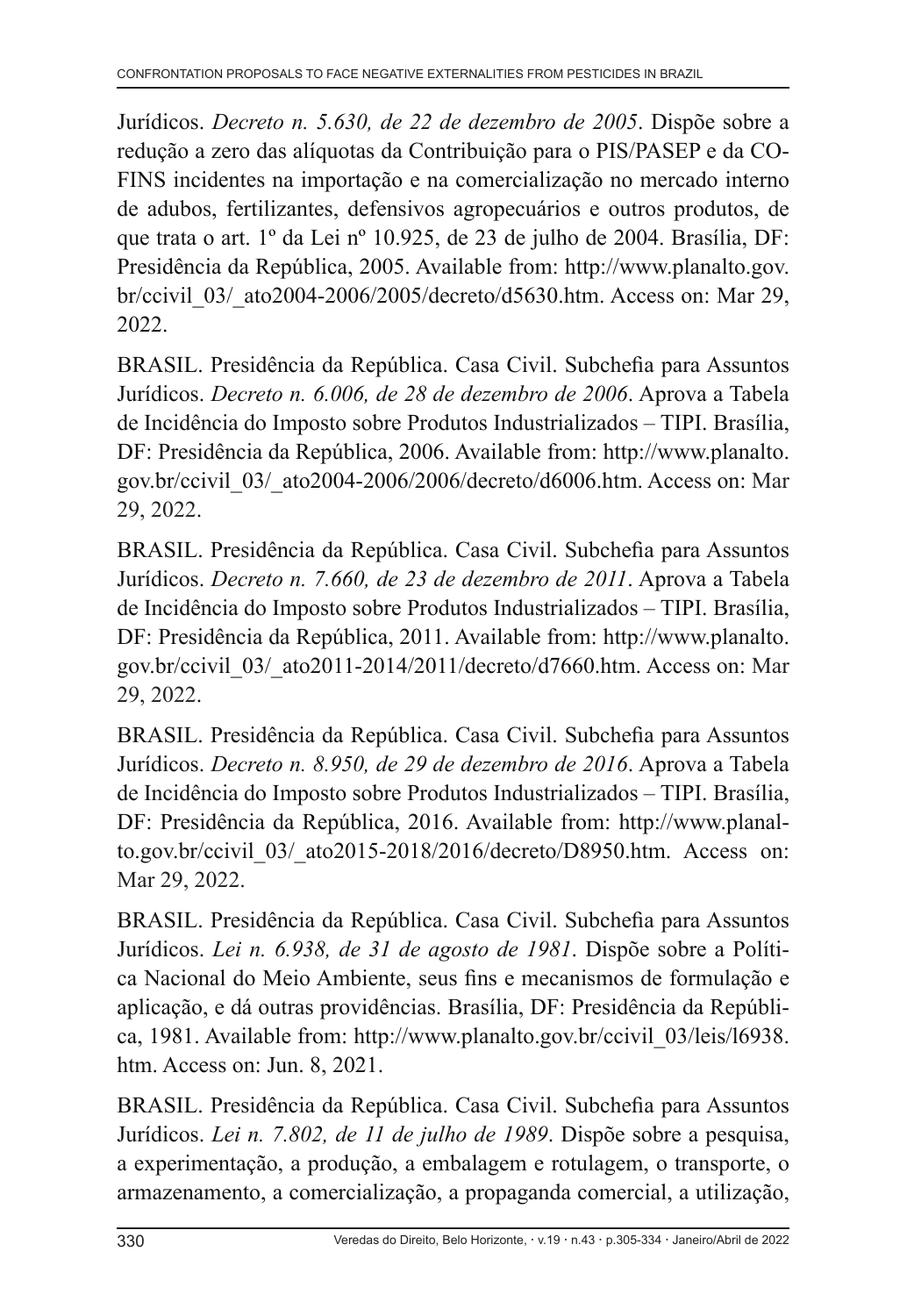a importação, a exportação, o destino final dos resíduos e embalagens, o registro, a classificação, o controle, a inspeção e a fiscalização de agrotóxicos, seus componentes e afins, e dá outras providências. Brasília, DF: Presidência da República, 1989. Available from: http://www.planalto.gov. br/ccivil\_03/leis/l7802.htm. Access on: May 18, 2021.

BRASIL. Presidência da República. Casa Civil. Subchefia para Assuntos Jurídicos. *Lei n. 12.305, de 2 de agosto de 2010*. Institui a Política Nacional de Resíduos Sólidos; altera a Lei no 9.605, de 12 de fevereiro de 1998; e dá outras providências. Brasília, DF: Presidência da República, 2010. Available from: http://www.planalto.gov.br/ccivil\_03/\_ato2007-2010/2010/lei/ l12305.htm. Access on: May 18, 2021.

BRASIL. Ministério da Agricultura, Pecuária e Abastecimento. *Registros até fevereiro 2022*. Brasília, DF: Ministério da Saúde, 2022. Available from: https://www.gov.br/agricultura/pt-br/assuntos/insumos-agropecuarios/insumos-agricolas/agrotoxicos/RegistrosConcedidos20002022.xlsx. Access on: Mar 28, 2022.

BRASIL. Ministério da Saúde. *Agrotóxicos na ótica do Sistema Único de Saúde*. Brasília, DF: Ministério da Saúde, 2018.

BULL, D.; HATHAWAY, D. *Pragas e venenos*: agrotóxicos no Brasil e no Terceiro Mundo. Petrópolis: Vozes, 1986.

CARNEIRO, F. F. *et al*. (Orgs.). *Dossiê ABRASCO*: uma alerta sobre os impactos dos agrotóxicos na saúde. Rio de Janeiro: EPSJV; São Paulo: Expressão Popular, 2015.

CARSON, R. *Primavera silenciosa*. São Paulo: Gaia, 2010.

COELHO, A. D. S. *A atuação do Tribunal Regional do Trabalho da 18ª região nas indenizações trabalhistas pelo uso de agrotóxicos*. Dissertação (Mestrado em Direito Agrário) – Universidade Federal de Goiás, Goiânia, 2020.

CONFAZ – CONSELHO NACIONAL DE POLÍTICA FAZENDÁRIA. *Convênio ICMS n. 100/97, de 4 de novembro de 1997*. Brasília, DF: CON-FAZ, 1997.

DELGADO, G. C. *Do "capital financeiro na agricultura" à economia do agronegócio*: mudanças cíclicas em meio século (1965-2012). Porto Alegre: UFRGS, 2012.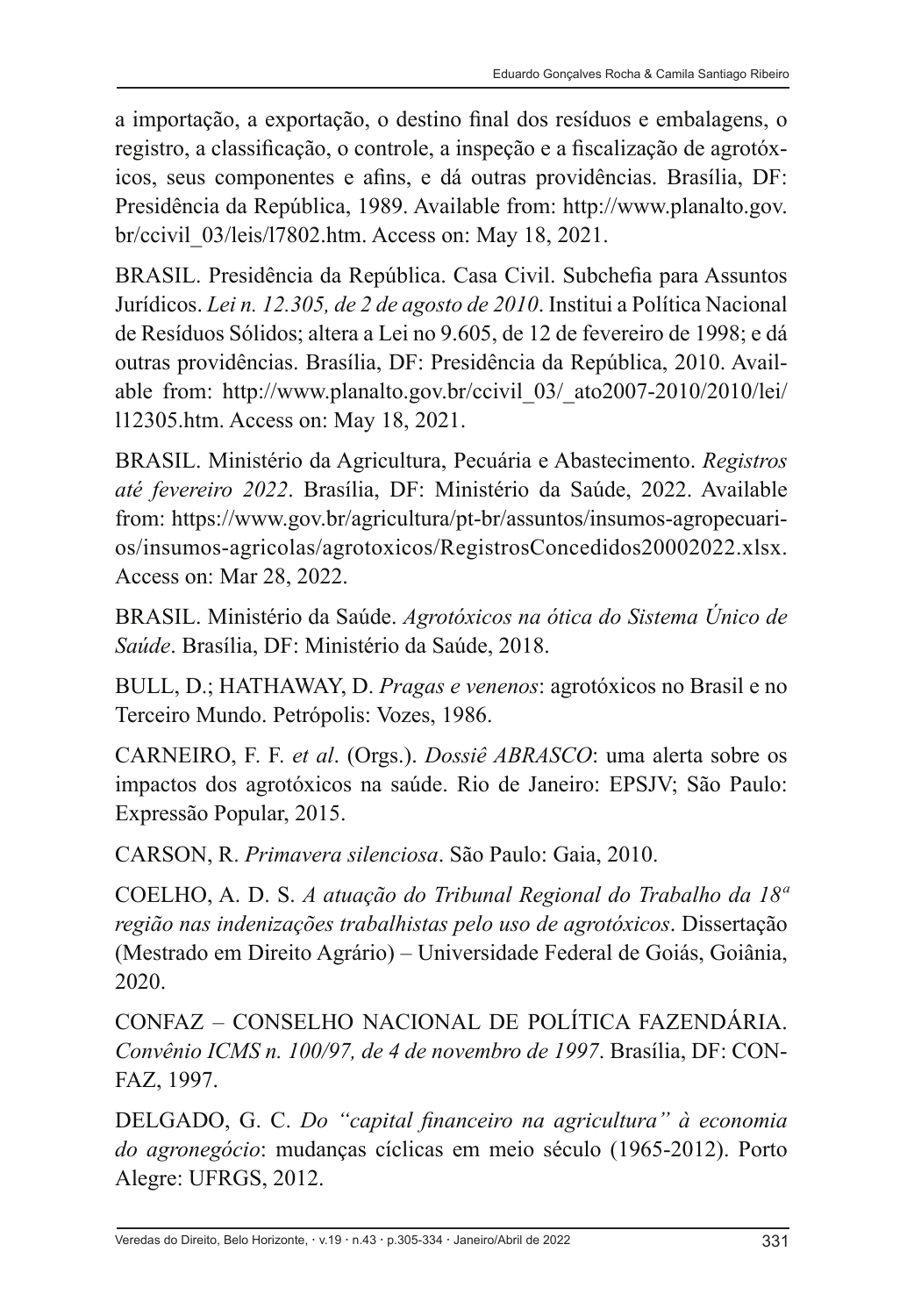DERANI, C. Alimento e biodiversidade: fundamentos de uma normatização. *Hiléia: Revista de Direito Ambiental da Amazônia*, Manaus, ano 3, n. 4, p. 53-86, 2006.

ELVER, H. *Report of the Special Rapporteur on the right to food*. Genève: OHCHR, 2017. Available from: http://ap.ohchr.org/documents/dpage\_e. aspx?si=A/HRC/34/48. Access on: Mar 29, 2022.

FARIAS, A. B. E. *Seguro rural, políticas públicas e a modernização conservadora no campo brasileiro*. Dissertação (Mestrado em Direito Agrário) – Universidade Federal de Goiás, Goiânia, 2016. Available from http://repositorio.bc.ufg.br/tede/handle/tede/6608. Access on: Jun. 4, 2021.

LEFF, H. *Saber ambiental*: sustentabilidade, racionalidade, complexidade, poder. 11. ed. Petrópolis: Vozes, 2015.

LONDRES, F. *A nova legislação de mudas e sementes no Brasil e seus impactos sobre a agricultura familiar*. Rio de Janeiro: AS-PTA, 2006. Available from: http://aspta.org.br/wp-content/uploads/2011/05/A-novalegisla%C3%A7%C3%A3o-de-sementes-e-mudas-no-Brasil.pdf. Access on: Jun. 2, 2021.

LONDRES, F. *Agrotóxicos no Brasil*: um guia para ação em defesa da vida. Rio de Janeiro: AS-PTA, 2011.

MACHADO, L. C. P.; MACHADO FILHO, L. C. P. *A dialética da agroecologia*: contribuição para um mundo com alimentos sem veneno. São Paulo: Expressão Popular, 2014.

MAY, P. H. (org). *Economia do meio ambiente*: teoria e prática. 2. ed. Rio de Janeiro: Elsevier, 2010.

McMICHAEL, P. *Regimes alimentares e questões agrárias*. São Paulo: Unesp; Porto Alegre: UFRGS, 2016.

MOURA, L. A. A. *Economia ambiental*: gestão de custos e de investimentos. Belo Horizonte: Del Rey, 2011.

NUSDEO, F. *Curso de economia*: introdução ao direito econômico. 9 ed. rev., atual. e ampl. São Paulo: Revista dos Tribunais, 2015.

ONU – ORGANIZAÇÃO DAS NAÇÕES UNIDAS. *Declaração do Rio sobre Meio Ambiente e Desenvolvimento*. Brasília, DF: ONU, 1992. Available from: https://cetesb.sp.gov.br/proclima/wp-content/uploads/ sites/36/2013/12/declaracao\_rio\_ma.pdf. Access on: Mar 29, 2022.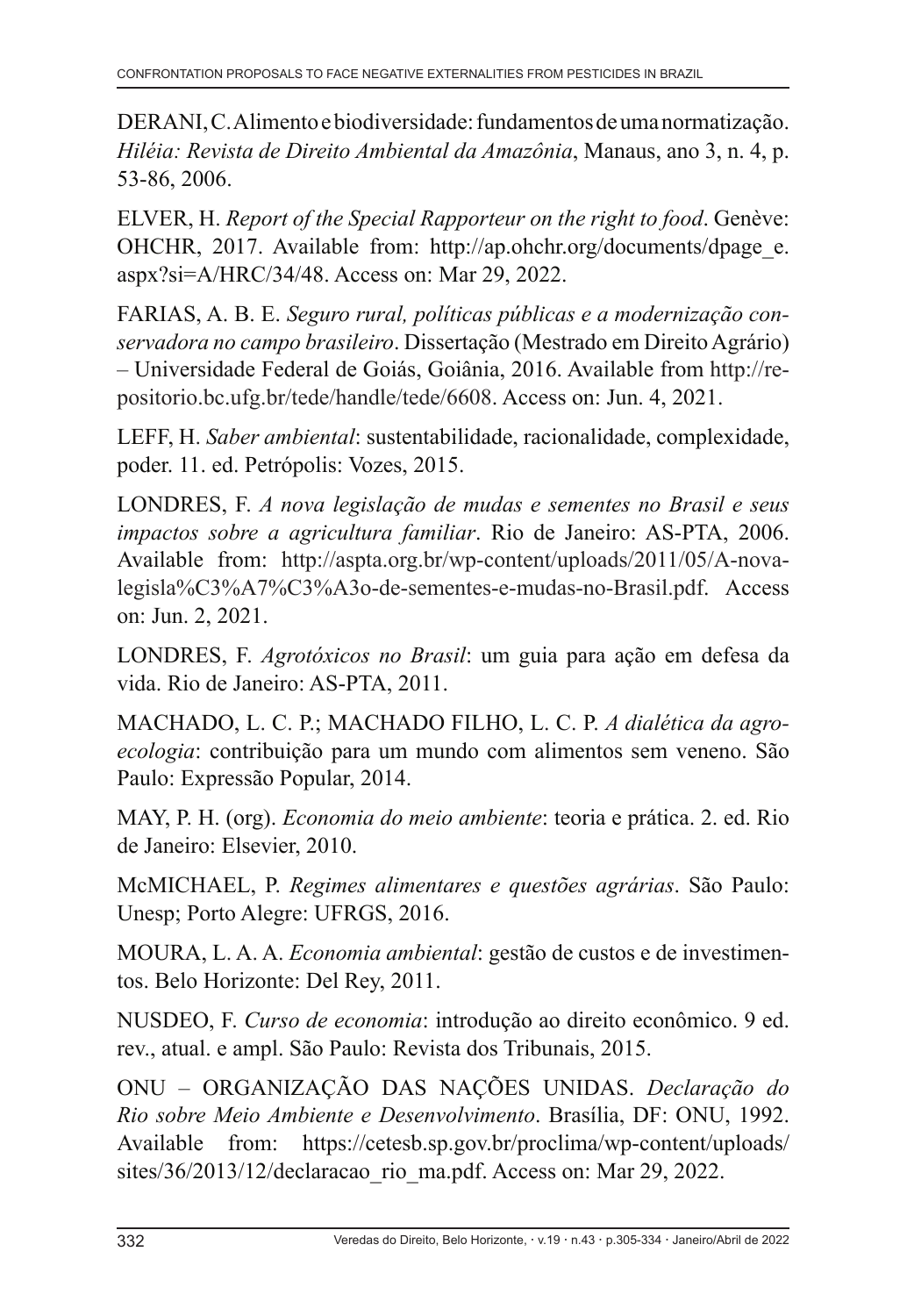PEREIRA, J. M. M. Modernização, combate à pobreza e mercado de terras: uma análise das políticas do Banco Mundial para agricultura e desenvolvimento rural (1944-2003). *Varia História*, Belo Horizonte, v. 32, n. 58, p. 225-258, jan./jul. 2016.

POL, J. J.; HUPFFER, H. M.; FIGUEIREDO, J. A. S. Os riscos do agrotóxico glifosato: controvérsia científica ou negação do dano à saúde humana? *Revista Opinião Jurídica*, Fortaleza, v. 19, n. 32, p. 267-295, set./dez. 2021.

PORTO-GONÇALVES, C. W. *A globalização da natureza e a natureza da globalização*. 7. ed. Rio de Janeiro: Civilização Brasileira, 2017.

RENAUD, E. N. C.; BUEREN, E. T. L. V. The meta-governance of organic seed regulation in the USA, European Union, and Mexico. *International Journal of Agricultural Resources, Governance, and Ecology*, v. 12, n. 3, p. 262-291, 2016.

RIBEIRO, C. S. *O que diz o judiciário*? Externalidades negativas decorrentes do uso de agrotóxicos e a garantia de direitos humanos. Dissertação (Mestrado em Direito Agrário) – Universidade Federal de Goiás, Goiânia, 2018.

SHIVA, V. *A violência da revolução verde*: agricultura, ecologia e política do terceiro mundo. Lisboa: Mahatma, 2015.

SILVA, E. F. Política industrial e meio ambiente no brasil no séc. XXI. *In:* GANEM, R. S. (org.). *Políticas setoriais e meio ambiente*. Brasília, DF: Câmara dos Deputados, 2015.

SOARES, W. L. *Uso dos agrotóxicos e seus impactos à saúde e ao meio ambiente*: uma avaliação integrada entre a economia, a saúde pública, a ecologia e a agricultura. Tese (Doutorado) – Escola Nacional de Saúde Pública Sergio Arouca, Rio de Janeiro, 2010.

SOARES, W. L.; PORTO, M. F. Atividade agrícola e externalidade ambiental: uma análise a partir do uso de agrotóxicos no cerrado brasileiro. *Ciência & Saúde Coletiva*, Rio de Janeiro, v. 12, n. 1, p. 131-143, 2007.

SOUZA, R. O. *Direito à biodiversidade e à alimentação*: uma comparação das políticas de sementes do Brasil e da Argentina. Dissertação (Mestrado em Direito Agrário) – Universidade Federal de Goiás, Goiânia, 2021. Available from: http://repositorio.bc.ufg.br/tede/handle/tede/11188. Access on: Jun. 2, 2021.